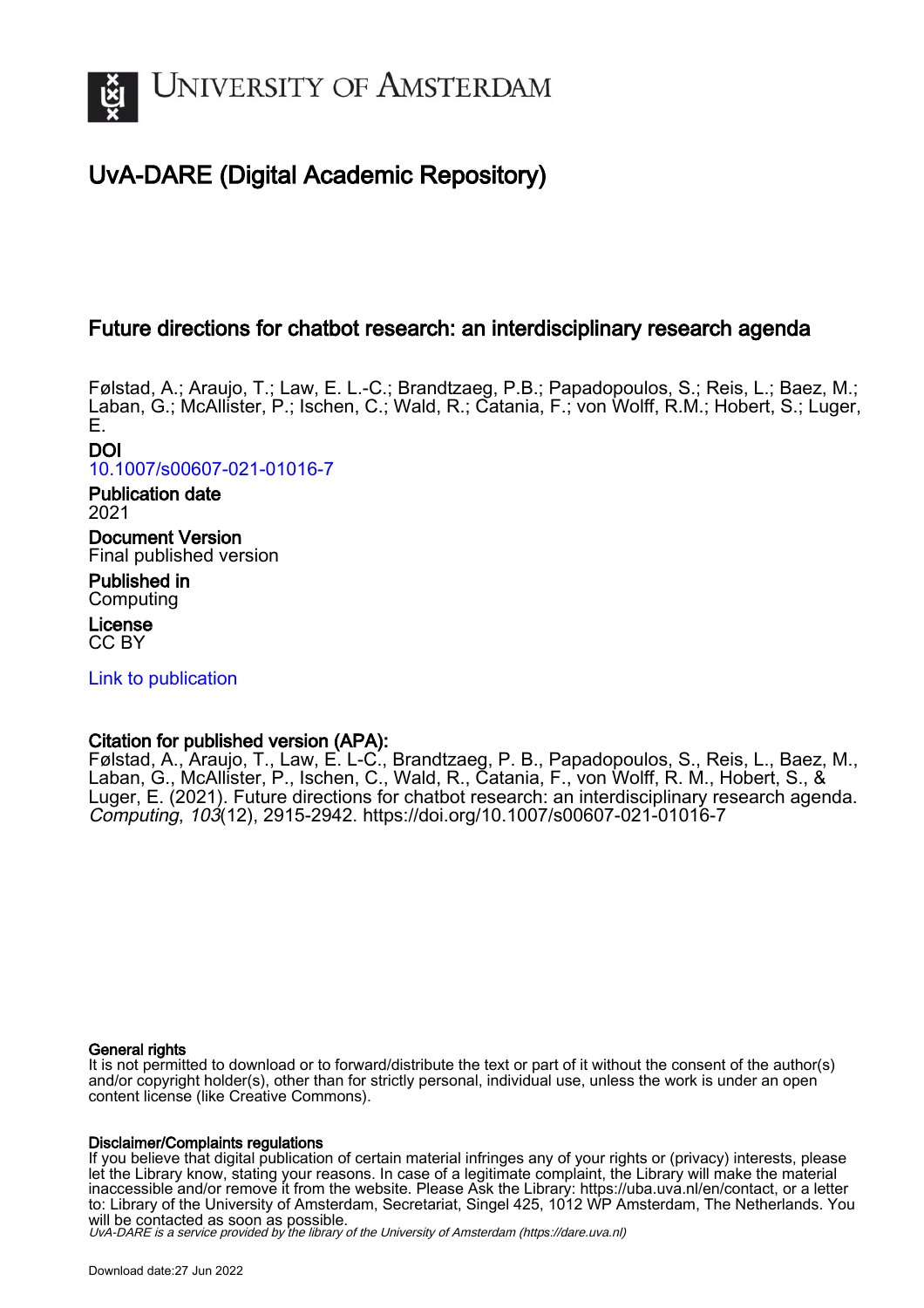**REGULAR PAPER**



# **Future directions for chatbot research: an interdisciplinary research agenda**

**Asbjørn Følstad<sup>1</sup> · Theo Araujo[2](http://orcid.org/0000-0002-4633-9339) · Effie Lai-Chong Law[3](http://orcid.org/0000-0002-0873-0150) · Petter Bae Brandtzaeg1,[4](http://orcid.org/0000-0002-9010-0800) · Symeon Papadopoulos[5](http://orcid.org/0000-0002-5441-7341) · Lea Reis<sup>6</sup> · Marcos Baez<sup>7</sup> · Guy Laban[8](http://orcid.org/0000-0002-3796-1804) · Patrick McAllister[9](http://orcid.org/0000-0002-0243-1555) · Carolin Ischen[2](http://orcid.org/0000-0002-4135-1777) · Rebecca Wald[2](http://orcid.org/0000-0003-2086-903X) · Fabio Catania<sup>10</sup> [·](http://orcid.org/0000-0001-7882-9415) Raphael Meyer von Wolff1[1](http://orcid.org/0000-0002-8233-6506) · Sebastian Hobert1[1](http://orcid.org/0000-0003-3621-0272) · Ewa Luger[12](http://orcid.org/0000-0002-5403-9002)**

Received: 3 September 2020 / Accepted: 15 September 2021 / Published online: 19 October 2021 © The Author(s) 2021

## **Abstract**

Chatbots are increasingly becoming important gateways to digital services and information—taken up within domains such as customer service, health, education, and work support. However, there is only limited knowledge concerning the impact of chatbots at the individual, group, and societal level. Furthermore, a number of challenges remain to be resolved before the potential of chatbots can be fully realized. In response, chatbots have emerged as a substantial research area in recent years. To help advance knowledge in this emerging research area, we propose a research agenda in the form of future directions and challenges to be addressed by chatbot research. This proposal consolidates years of discussions at the CONVERSATIONS workshop series on chatbot research. Following a deliberative research analysis process among

B Asbjørn Følstad asf@sintef.no

- <sup>1</sup> SINTEF, Oslo, Norway
- <sup>2</sup> University of Amsterdam, Amsterdam, The Netherlands
- <sup>3</sup> Durham University, Durham, UK
- <sup>4</sup> University of Oslo, Oslo, Norway
- <sup>5</sup> CERTH, Thessaloníki, Greece
- <sup>6</sup> University of Bamberg, Bamberg, Germany
- <sup>7</sup> Claude Bernard University Lyon 1, Villeurbanne, France
- <sup>8</sup> University of Glasgow, Glasgow, UK
- <sup>9</sup> Ulster University, Jordanstown campus, Newtownabbey, UK
- <sup>10</sup> Politecnico di Milano, Milan, Italy
- <sup>11</sup> University of Goettingen, Göttingen, Germany
- <sup>12</sup> University of Edinburgh, Edinburgh, UK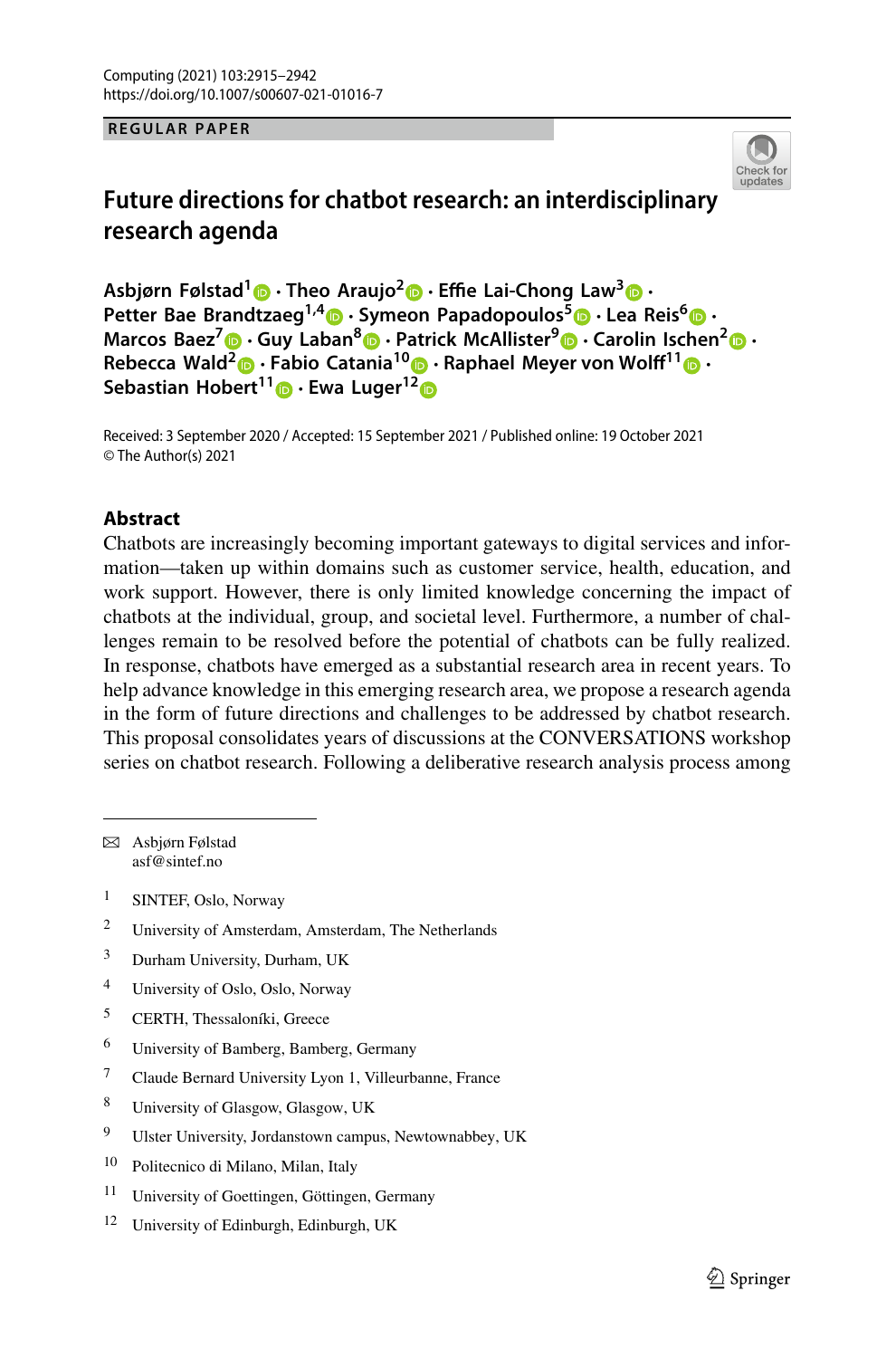the workshop participants, we explore future directions within six topics of interest: (a) users and implications, (b) user experience and design, (c) frameworks and platforms, (d) chatbots for collaboration, (e) democratizing chatbots, and (f) ethics and privacy. For each of these topics, we provide a brief overview of the state of the art, discuss key research challenges, and suggest promising directions for future research. The six topics are detailed with a 5-year perspective in mind and are to be considered items of an interdisciplinary research agenda produced collaboratively by avid researchers in the field.

**Keywords** Chatbots · Conversational agents · Dialogue systems · Future research directions

**Mathematics Subject Classification** 68-02 Research exposition (monographs, survey articles) pertaining to computer science

# **1 Introduction**

Chatbots are conversational agents providing access to information and services through interaction in everyday language. While research on conversational agents has been pursued for decades within fields such as social robotics, embodied conversational agents, and dialogue systems, it is only recently that conversational agents have become practical reality [\[77\]](#page-27-0). Key drivers of this development include advances in artificial intelligence (AI) fields, such as natural language processing (NLP) and natural language understanding (NLU), as well as the increased consumer uptake of platforms conductive to conversational interaction [\[38\]](#page-25-0).

Chatbots are currently taken up in application areas as diverse as customer service [\[1\]](#page-24-0), health [\[105\]](#page-28-0), education [\[53\]](#page-26-0), and office work [\[78\]](#page-27-1). There has lately been a marked increase of interest in chatbot research within academia and industry, specifically from 2016 and onwards [\[86\]](#page-27-2). Recent research addresses, for example, chatbot use (e.g. [74\]](#page-26-1), interaction design (e.g.  $57$ ) and assessment (e.g.  $63$ ), as well as specific applications (e.g. [96\]](#page-27-3) and technological advances (e.g. [2\]](#page-24-1).

The rapidly growing body of chatbot research has a marked interdisciplinary character—spanning fields such as informatics, management and marketing, media and communication science, linguistics and philosophy, psychology and sociology, engineering, design, and human-computer interaction. This broad emerging knowledge base is valuable, but also implies that research of relevance to chatbots is currently fragmented across disciplines and application domains. With a broad and rich range of chatbot applications, it is imperative to understand why certain chatbot usages are working (or not) by referencing in-depth theoretical frameworks. As the current interdisciplinary wave of chatbot research is progressing, there is a need to define overarching research directions for guidance, allowing new studies and initiatives to systematically build on and benefit from existing work.

In this paper, we propose a research agenda which has been distilled through a series of dedicated workshops on chatbot research—CONVERSATIONS—with intensive discussions among researchers and practitioners actively working on chatbots. The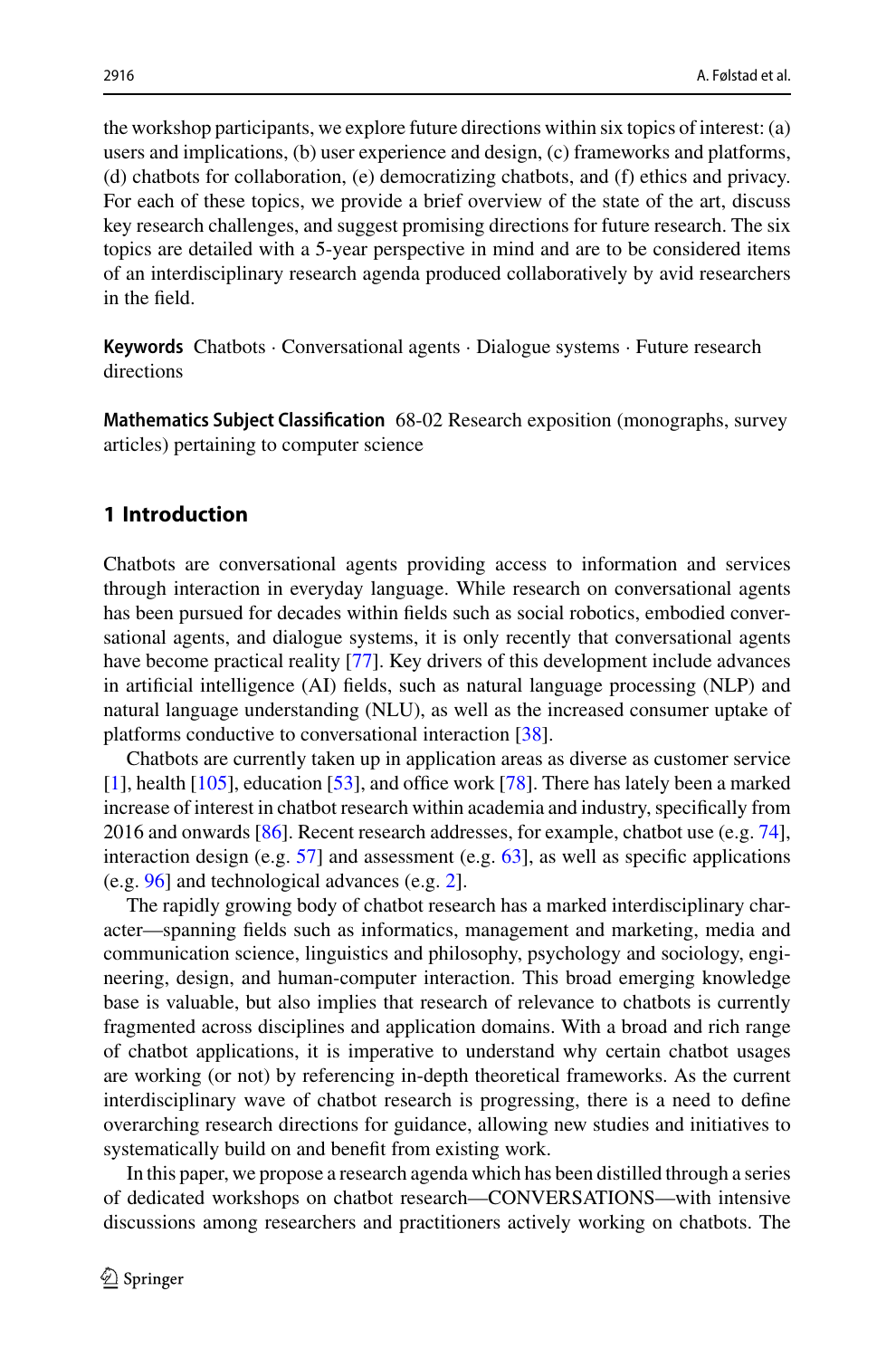accessing information and services and for understanding the impact of chatbots at the individual, group, and societal level. As the research on chatbots is rapidly evolving, we hold that deriving a research agenda from collaborations and discussions among avid researchers and practitioners, who keep abreast of the ongoing developments of the area, is a more effective approach as compared, for example, with a mapping study or systematic literature review. Furthermore, this collaborative approach enables us to gain insights from different perspectives to address opportunities, challenges, and perceived research needs within the field. The research agenda serves as a concise research roadmap, offering links to pertinent studies for those readers who are interested in delving further into specific fields.

In the following, we first present relevant background on chatbot research before we detail the need for a consolidation of future directions. We then present our approach and proposed set of directions. Finally, we discuss our proposal and the way forward.

# **2 Background**

### **2.1 Historical roots of chatbot research**

The emerging chatbot research area has its historical roots in several research fields addressing different aspects of conversational computer systems—the most prominent of these with decades of research and efforts at industrial applications. Within the field of dialogue systems [\[77\]](#page-27-0), researchers have since the sixties and seventies worked on text based [\[12\]](#page-24-2) and later spoken [\[59\]](#page-26-4) conversational user interface to support users with specific tasks. Other streams of research preceding and relevant to current chatbot research have addressed conversational interaction with physical social robots [\[15\]](#page-24-3), and embodied virtual agents [\[18\]](#page-24-4). There has also been a long-term research initiative addressing computer systems for open-domain small talk [\[98\]](#page-27-4), including the development of the artificial intelligence markup language [\[111\]](#page-28-1) used to power chatbots for social chit-chat. Conversational computer systems have also had a long and, at times, winding path through various commercial applications—particularly automated solutions for customer service, sales and support [\[72\]](#page-26-5), including interactive voice response (IVR) systems for phone-based self service [\[23\]](#page-24-5).

The recent substantial increase in chatbot research can be seen as a direct response to the uptake of so-called virtual assistants by big tech companies, specifically the inclusion of Siri as part of Apple operating system in 2011, Amazon's promotion of Alexa since 2014 and the conversational turn of Facebook, Microsoft and Google in 2016 [\[25\]](#page-24-6). Piccolo et al. [\[86\]](#page-27-2) concluded that chatbot research has followed in the trail of the industrial uptake of conversational computer systems rather than being at the driver seat. In consequence, the contribution of this burgeoning research area is as much to understand the emerging application, uses, and implications of conversational computing systems, as to improve on their technological underpinnings and methods for design and development. Consequently, the chatbot research area has a broader scope and disciplinary coverage than the fields at its historical roots.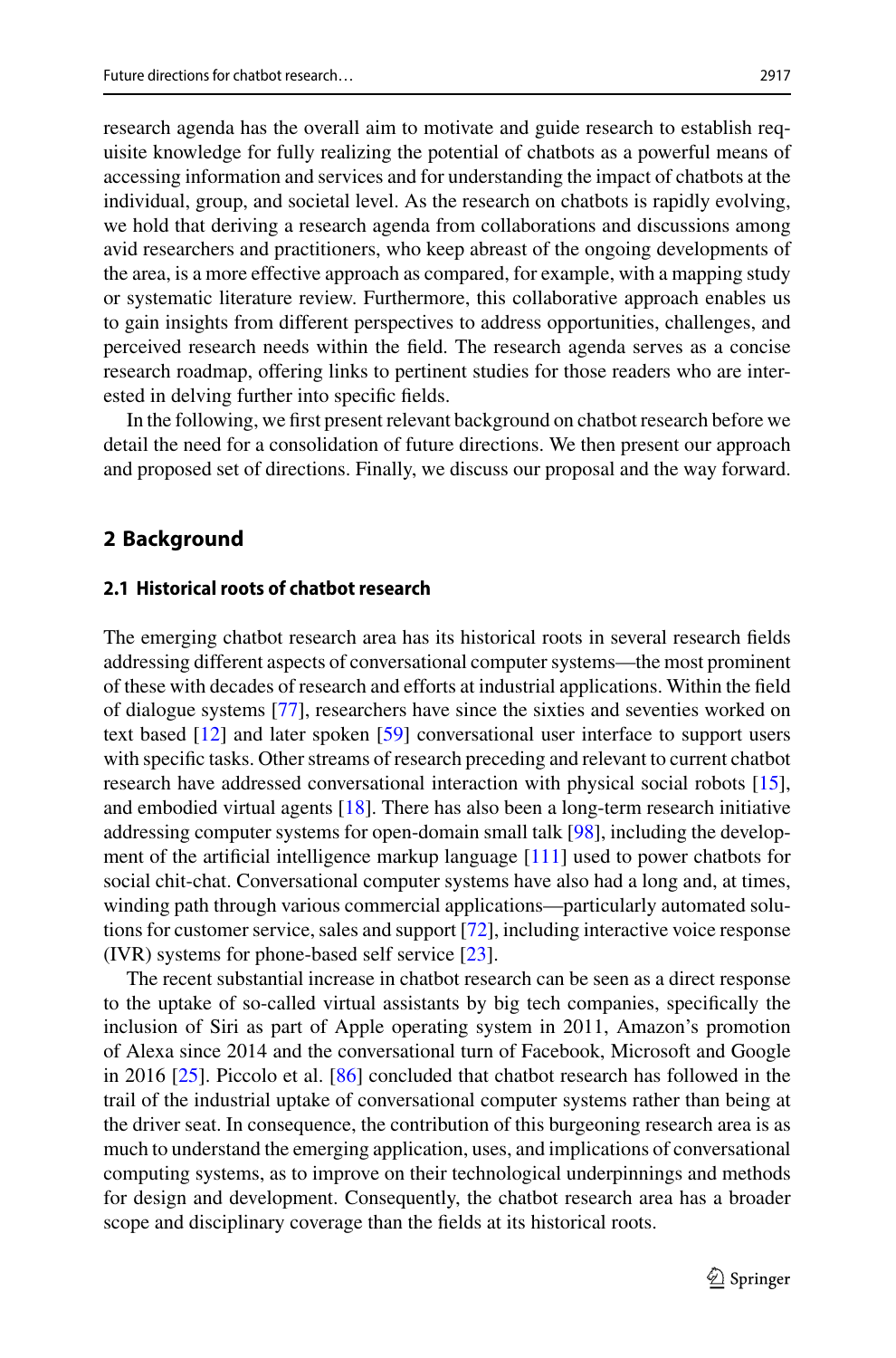#### **2.2 Clarification of terminology**

As noted by McTear [\[77\]](#page-27-0), research streams such as those of dialogue systems, embodied conversational agents, and social robotics, are now converging in a common aim for developing and improving on conversational user interfaces to computer systems. However, there is still a wide variety of terms in use in reference to the object of this converging research interest. Since the recent industrial uptake of conversational computing systems, these have increasingly been referred to as chatbots within industry and media [\[25\]](#page-24-6) and also in research. To demarcate the research area driven by the industrial uptake of conversational computer systems, and to signify the attention of this area towards emerging patterns of use, as well as broader business and societal implications, we refer to this area as chatbot research.

In line with this scoping of the research area, we understand chatbots as *conversational agents providing access to information and services through interaction in everyday language*—an understanding which is in line with the definitions by Følstad and Brandtzaeg [\[39\]](#page-25-1) and Hobert and Meyer von Wolff [\[54\]](#page-26-6). This use of the term chatbot encompasses conversational agents for goal-oriented task completion, informational purposes, entertainment, and social chatter. It also encompasses agents supporting interactions through text, voice, or both. The use of the term is in reference to the object of our research interest—current and future design, development, and implications of information and services provided through conversational computer systems—rather than in reference to a specific set of technologies or approaches.

In consequence, our use of the term chatbot is broader than what may be found in other research streams. For example, some distinguish between voice-based and text-based conversational agents, using the term chatbot to refer to the latter, (e.g. Ashktorab et al. [6\)](#page-24-7). Others distinguish between conversational agents for goal completion versus social chatter, referring only to the latter as chatbots (e.g. Jurafsky and Martin [61\)](#page-26-7). However, in consequence of the rapid evolvement both in technology, services, and patterns of use, we find such attempts at principled scoping of the chatbot term challenging. For example, there is often no clear distinction between social chatter and goal-orientation in conversational agents—as seen by the importance of social responses for customer service chatbots [\[114\]](#page-28-2). Likewise, the distinction between text and voice is less than clear-cut as the same conversational agents may make use of different modalities [\[97\]](#page-27-5).

## **2.3 Enablers of current chatbots**

Current chatbots are enabled by a large range of technologies and services [\[97\]](#page-27-5) at varied levels of sophistication. Dialogue management may be enabled through simple rule-based approaches, statistical data-driven systems, or neural generative end-to-end approaches [\[77\]](#page-27-0), and many systems employ hybrid models [\[50\]](#page-25-2). Whereas early chatbots for social chit-chat may exemplify rule-based approaches (e.g., Weizenbaum [112\)](#page-28-3) current statistical data-driven systems—such as chatbots for customer service—have user intents and corresponding chatbot responses identified on the basis of training of machine learning models based on example user data [\[66\]](#page-26-8). Generative chatbots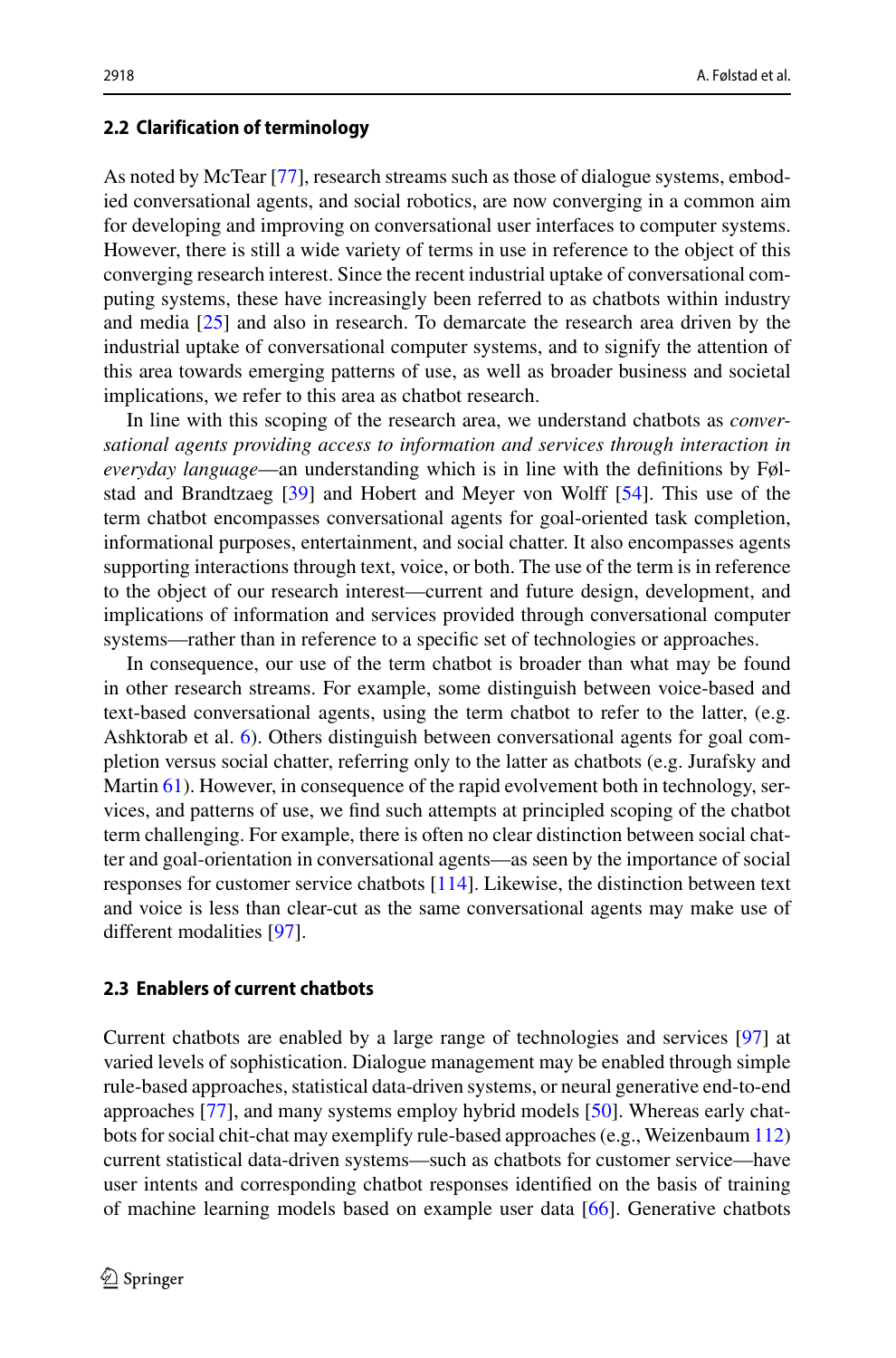based on end-to-end approaches are currently a research topic of substantial interest. A much-cited example is presented by Vinyals and Le [\[109\]](#page-28-4). More recently, Facebook's Blender [\[90\]](#page-27-6) and Google's Meena [\[2\]](#page-24-1) have received substantial interest due to their near-human open domain conversational capabilities.

A large number of general-purpose platforms and frameworks are available for chatbot delivery, such as Google's DialogFlow,<sup>1</sup> Microsoft Bot Framework,<sup>2</sup> Pandorabots,<sup>3</sup> and the open-source frameworks  $Rasa<sup>4</sup>$  $Rasa<sup>4</sup>$  $Rasa<sup>4</sup>$  and Mycroft.<sup>5</sup> The platforms range from socalled low-code alternatives  $[26]$ , where implementation and maintenance may be conducted with limited or no software engineering skills, to frameworks serving as basis for larger software development projects. Platforms and frameworks for chatbot delivery typically provide integrations with a range of communication channels, including social media and chat, as well as websites and collaborative work support systems. Hence, the same chatbot may reach users across their preferred channels.

## **2.4 Research communities**

Chatbot research is currently evolving within and across a range of disciplines and has a strong interdisciplinary character. Ground-breaking research has been presented in fields as diverse as communication (e.g. Go and Sundar [42\)](#page-25-4), health (e.g. Fitzpatrick et al. [35\)](#page-25-5), informatics (e.g. Adiwardana et al. [2\)](#page-24-1), and business (e.g. Adam et al. [1\)](#page-24-0).While dedicated workshops and conferences of relevance to chatbot research are emerging—such as  $CUI<sup>6</sup>$  $CUI<sup>6</sup>$  $CUI<sup>6</sup>$  CONVERSATIONS,<sup>7</sup> and CAIR<sup>8</sup>—in addition to established venues—such as SIGDIAL,  $\frac{9}{10}$  $\frac{9}{10}$  $\frac{9}{10}$  $\frac{9}{10}$  $\frac{9}{10}$  IW<sub>s</sub> I<sup>10</sup> and INTERSPEECH<sup>12</sup>—research findings are typically presented in a broad range of journals and conferences. Research related to chatbots is also conducted in multiple communities with varying degrees of exchange among them. These communities may not label their area of interest as chatbot research but, for example, research addressing *conversational agents* [\[79\]](#page-27-7), *dialogue systems* [\[59\]](#page-26-4) or *social robotics* [\[93\]](#page-27-8). The research objectives within these

<span id="page-5-1"></span><span id="page-5-0"></span><sup>1</sup> DialogFlow, [https://cloud.google.com/dialogflow.](https://cloud.google.com/dialogflow)

<span id="page-5-2"></span><sup>2</sup> Microsoft Bot Framework, [https://dev.botframework.com/.](https://dev.botframework.com/)

<span id="page-5-3"></span><sup>3</sup> Pandorabots, [https://home.pandorabots.com/.](https://home.pandorabots.com/)

<span id="page-5-4"></span><sup>4</sup> Rasa, [https://rasa.com/.](https://rasa.com/)

<span id="page-5-5"></span><sup>5</sup> Mycroft, [https://mycroft.ai/.](https://mycroft.ai/)

<span id="page-5-6"></span><sup>6</sup> CUI 2021—Conversational User Interfaces, [https://www.conversationaluserinterfaces.org/2021/.](https://www.conversationaluserinterfaces.org/2021/)

<span id="page-5-7"></span><sup>7</sup> [CONVERSATIONS 2021—international workshop on chatbot research,](https://conversations2021.wordpress.com/) https://conversations2021. wordpress.com/.

<span id="page-5-8"></span><sup>8</sup> [CAIR 2020—Conversational Approaches to Information Retrieval,](https://sites.google.com/view/cair-ws/cair-2020) https://sites.google.com/view/cairws/cair-2020.

<span id="page-5-9"></span><sup>9</sup> SIGDIAL—Special interest Group on Discourse and Dialogue, [https://www.sigdial.org/.](https://www.sigdial.org/)

<span id="page-5-10"></span><sup>10</sup> [IVA 2021—21st ACM International Conference on Intelligent Virtual Agents,](https://sites.google.com/view/iva2021/) https://sites.google.com/ view/iva2021/.

<span id="page-5-11"></span><sup>11</sup> [IWSDS 2021—12th International Workshop on Spoken Dialogue Systems Technology,](https://www.iwsds.tech/) https://www. iwsds.tech/.

<sup>&</sup>lt;sup>12</sup> INTERSPEECH 2021—The 21st Annual Conference of the International Speech Communication Association, [https://interspeech2021.org.](https://interspeech2021.org)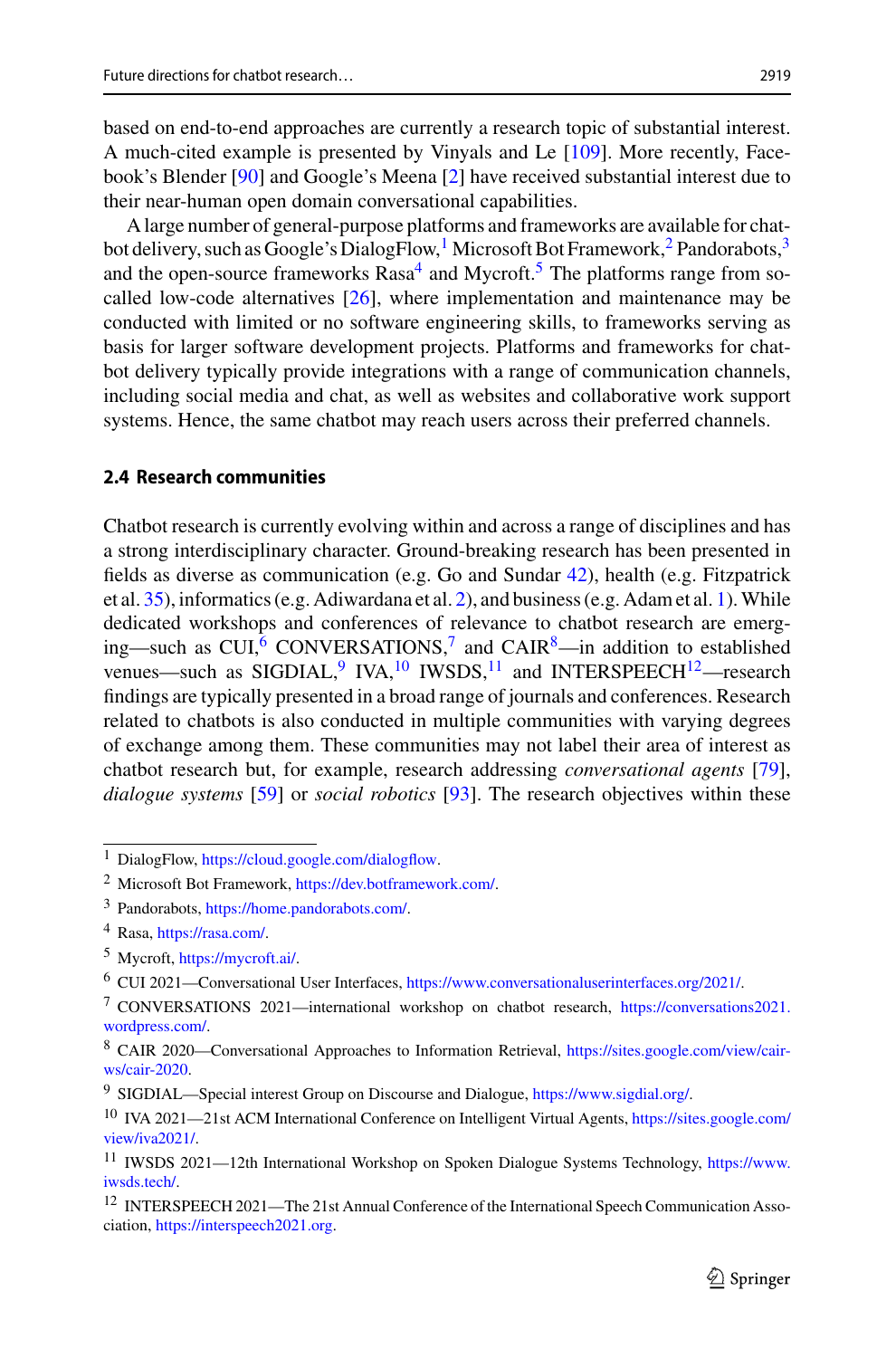communities may only be partially overlapping. However, we believe these communities likely will benefit from strengthening their collaboration and mutually inform and support each other's research.

## **3 Objective: to propose future research directions**

While there is a rapidly expanding body of knowledge relevant to chatbot research, rooted in long-standing research fields, current research and knowledge are fragmented across disciplines, application areas, and communities. Such fragmentation is to be expected in a rapidly expanding field. However, we are now at a point in time where it is beneficial to stake out common directions for future research.

The identification of common research directions is not something that can be achieved by individual researchers or single communities. Rather, it should be seen as a collaborative and continuously evolving process across individuals and communities, where adjustments are made on the basis of new insights and knowledge as it is gathered.

Our objective in presenting this work is therefore to provide a needed interdisciplinary and collaborative basis to initiate and guide a broader discussion on the key future research directions for chatbot research. As such, the work will provide a broader perspective on research directions than what is provided, for example, in current reviews on chatbots within specific domains (e.g. [\[105,](#page-28-0) [78\]](#page-27-1)), specific aspects of chatbot technology and design (e.g.  $[20, 86]$  $[20, 86]$  $[20, 86]$ ), or user behaviour and experience  $(e.g. [63, 119])$  $(e.g. [63, 119])$  $(e.g. [63, 119])$  $(e.g. [63, 119])$  $(e.g. [63, 119])$ .

Furthermore, we address perspectives and topics for chatbot research which may be more broadly scoped than what may be found within, for example, the fields and disciplines in which chatbot research has its roots. As such, we aim for the work to provide a basis for chatbot research that is seem of value to research and practice alike, and which also may serve to bridge relevant research currently embedded in distinct disciplines.

# **4 Approach**

The proposed future research directions are based on the collaborative work conducted as part of the CONVERSATIONS workshops. CONVERSATIONS is an international workshop series for chatbot research, where researchers, students, and practitioners with interest in chatbots gather to present their work, discuss, and collaborate. The first workshop in this series was organised in 2017 and it has since been a yearly event, advancing from being arranged in conjunction with a research conference the two first years to now being a 2-day stand-alone event. The most recent workshop in 2020 [\[41\]](#page-25-6), arranged as a virtual event due to the COVID-19 pandemic, involved about 150 registered participants from more than 30 countries and 80 different organizations, including more than 20 paper presentations. The participants represent disciplines such as computer science, information systems, human–computer interaction, communication studies, linguistics, psychology, marketing, and design.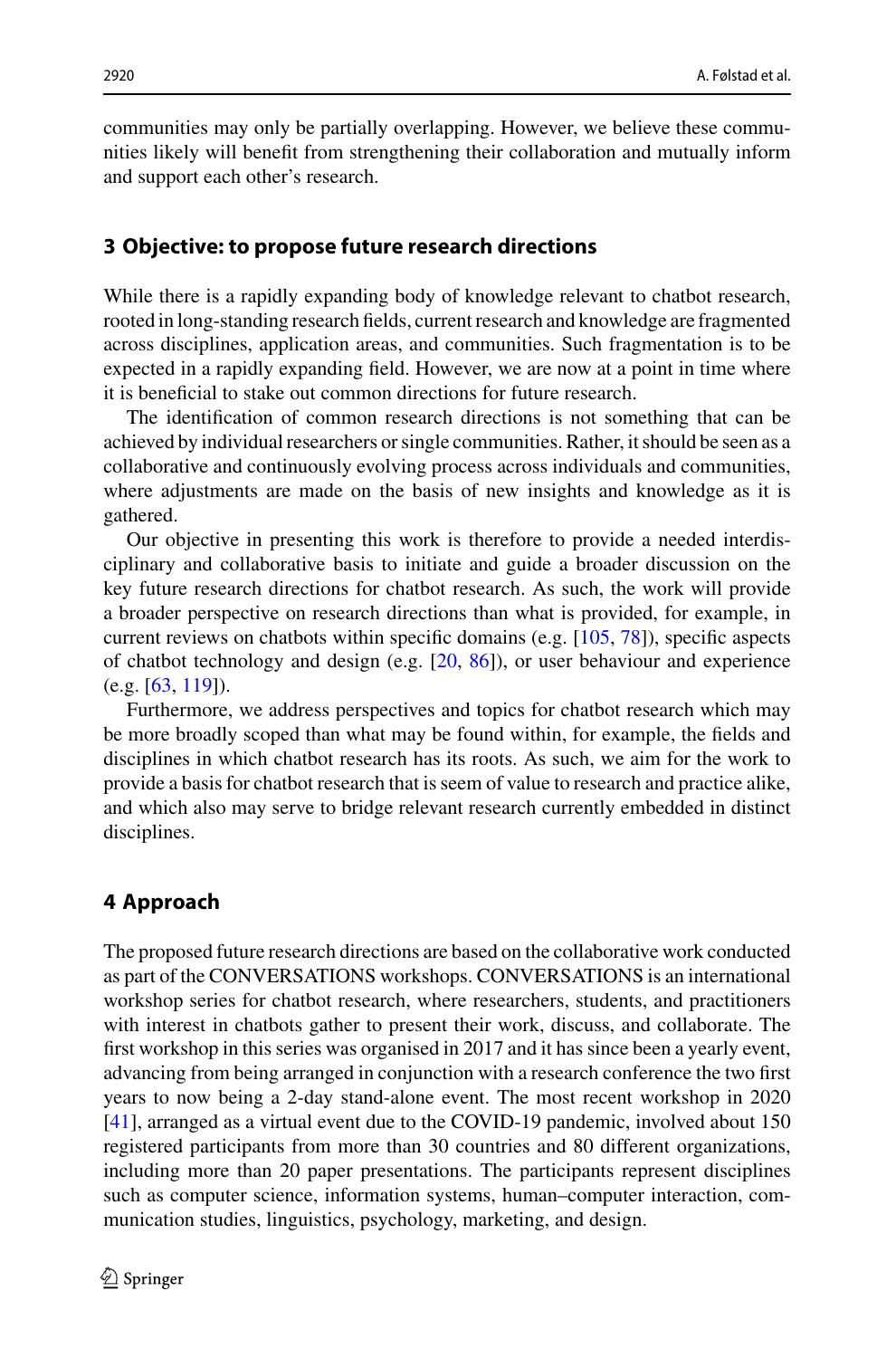Throughout the CONVERSATIONS workshops, we have discussed chatbot research challenges and how to address these. In the first CONVERSATIONS workshop (2017), approximately half of the overall 30 participants engaged in identifying and clustering key research challenges of the field into overarching research topics. The research challenges within these topics formed the basis for the call for papers to the later CONVERSATIONS workshops (2018, 2019, 2020). At the third CONVERSA-TIONS workshop (2019), the topics—updated throughout the workshop series—were revisited through in-depth group discussions involving approximately half of the overall 50 workshop participants. The output from these group discussions forms the basis for the presented research directions.

The deliberative process at the workshop series was key to identify and propose research directions in a true interdisciplinary fashion. In the 2019 edition, workshop participants were assigned to groups—each with the mandate to address one of six topics: (a) user and communication studies, (b) user experience and design, (c) frameworks and platforms, (d) chatbots for collaboration, (e) democratizing chatbots, and (f) ethics and privacy. The group work was conducted in two sessions across the 2 days of the workshop. In the first session, each group carefully discussed the research topic in a 5-year time frame, identifying (a) relevant state of the art, (b) key research challenges, and (c) future directions. In the second session, the output of each group was presented to the workshop plenary and discussed.

The collaborative process extended across the following year, taking into account the contributions and discussions of the CONVERSATIONS 2020 workshop as well. As a result, the proposed research directions reflect the interdisciplinary position of a group of collaborating researchers within this emerging field.

# <span id="page-7-0"></span>**5 Proposed future research directions**

Through the CONVERSATIONS workshop series, six overarching topics for future chatbot research have been identified. In the following, we detail each of these based on the CONVERSATIONS output, with particular concern for the state of the art, research challenges, and future research directions. An overview of the six topics and associated future research directions is provided in Table [1.](#page-8-0)

# **5.1 Users and implications**

Given the current evolving use and emerging use cases for chatbots, important questions to ask concern chatbot users and their contexts of use. This includes investigating antecedents for chatbot use—namely individual characteristics, motivations and boundary conditions for choosing, accepting or even preferring to interact with conversational agents. Furthermore, it is necessary to explore and discuss implications of chatbot use on individuals, groups, organizations and society at large.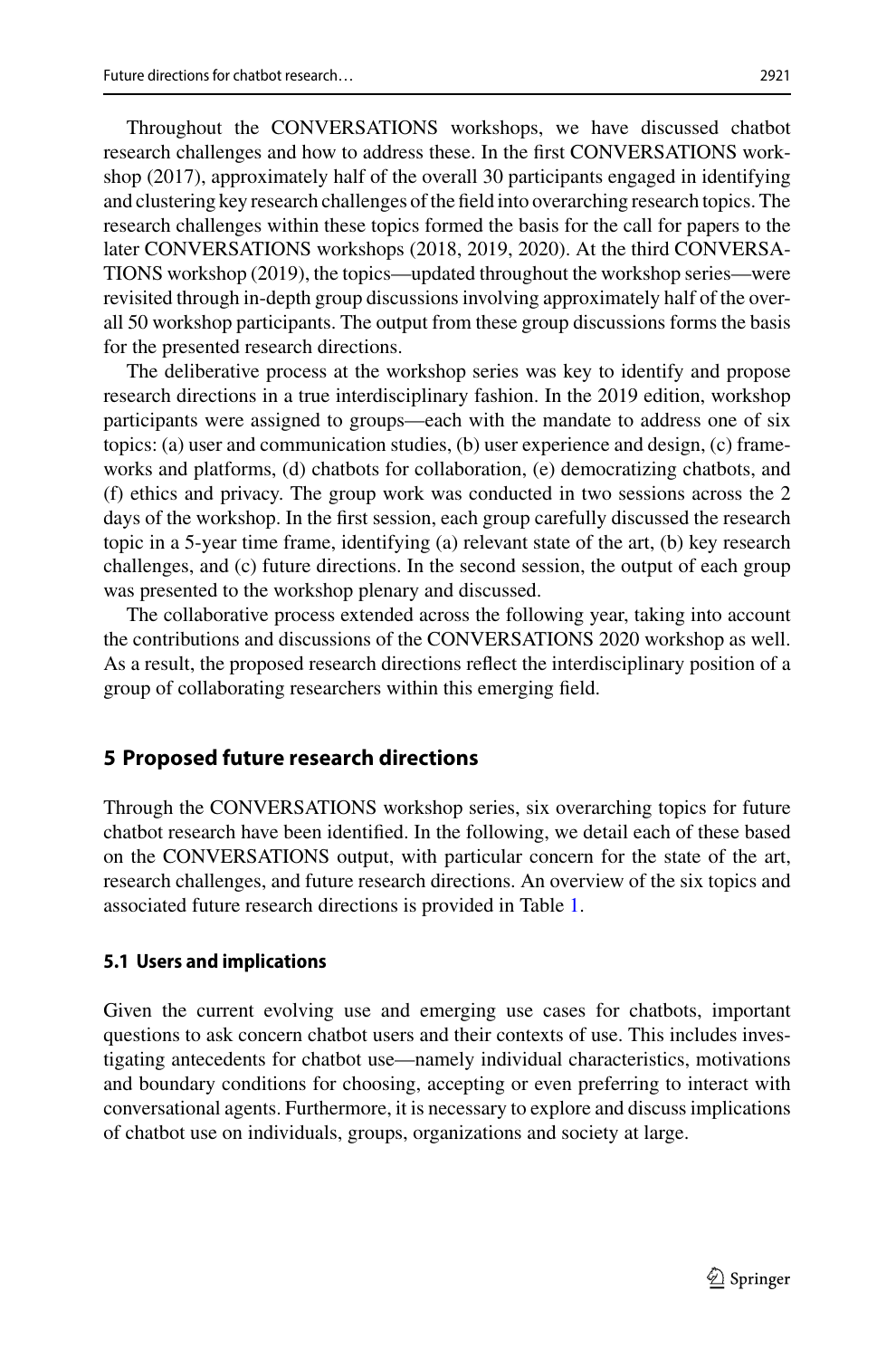| <b>Topics</b>                              | Proposed future research directions                            |
|--------------------------------------------|----------------------------------------------------------------|
| 1. Users and implications                  | (a) Emerging chatbot user groups and<br>behaviours             |
|                                            | (b) Social implications of chatbots                            |
| 2. Chatbot user experience and design      | (a) Design for improving chatbot user<br>experience            |
|                                            | (b) Modelling and evaluating chatbot user<br>experience        |
| 3. Chatbot frameworks and platforms        | (a) Interpretation capabilities and context<br>understanding   |
|                                            | (b) Emerging techniques for chatbot design and<br>testing      |
| 4. Chatbots for collaboration              | (a) Modelling human-chatbot collaboration                      |
|                                            | (b) Empirical investigations of human-chatbot<br>collaboration |
| 5. Democratizing chatbots—chatbots for all | (a) Chatbots for social good                                   |
|                                            | (b) Inclusive design with and for diverse user<br>groups       |
| 6. Ethics and privacy in chatbots          | (a) Understanding chatbot ethics and privacy                   |
|                                            | (b) Ethics by design                                           |

<span id="page-8-0"></span>**Table 1** Topics and proposed directions for future research on chatbots

#### **5.1.1 State of the art**

Chatbot use is becoming commonplace. For example, in 2019, over 50 % of US and German consumers were estimated to have used chatbots at least once—with even higher numbers in the UK or France [\[88\]](#page-27-9). In consequence, chatbot researchers currently have an unprecedented opportunity for real-world study of users [\[106\]](#page-28-6), user motivations [\[14\]](#page-24-9), and implications at scale. In consequence, knowledge on chatbot use has been gathered for a range of contexts—in the private sphere [\[87\]](#page-27-10), at work [\[74\]](#page-26-1), and in public spaces [\[17\]](#page-24-10).

A substantial body of research of relevance for chatbot use has been developed within broad domains such as health  $[105]$ , education  $[84]$ , and business  $[8]$ , as well as more specific application domains such as polling [\[62\]](#page-26-9), information search [\[73\]](#page-26-10), libraries [\[92\]](#page-27-12), and museums [\[64\]](#page-26-11). Knowledge of relevance for understanding the impact of chatbots on individual users may be found in studies of therapy chatbots (e.g. [\[35\]](#page-25-5)), relational agents (e.g. [\[10\]](#page-24-12) and chatbots for social relationships [\[103\]](#page-28-7). Specifically, it is of interest to note how such studies address implications of individual long-term use.

Because of this, we have substantial knowledge on potential and actual chatbot users and implications for individuals across a wide variety of contexts, building upon a rich stream of research dating back to the work of Weizenbaum [\[112\]](#page-28-3). Chatbot impact on society has, however, not been comprehensively researched and only tentatively been suggested in studies of chatbots for specific domains—as mentioned above. This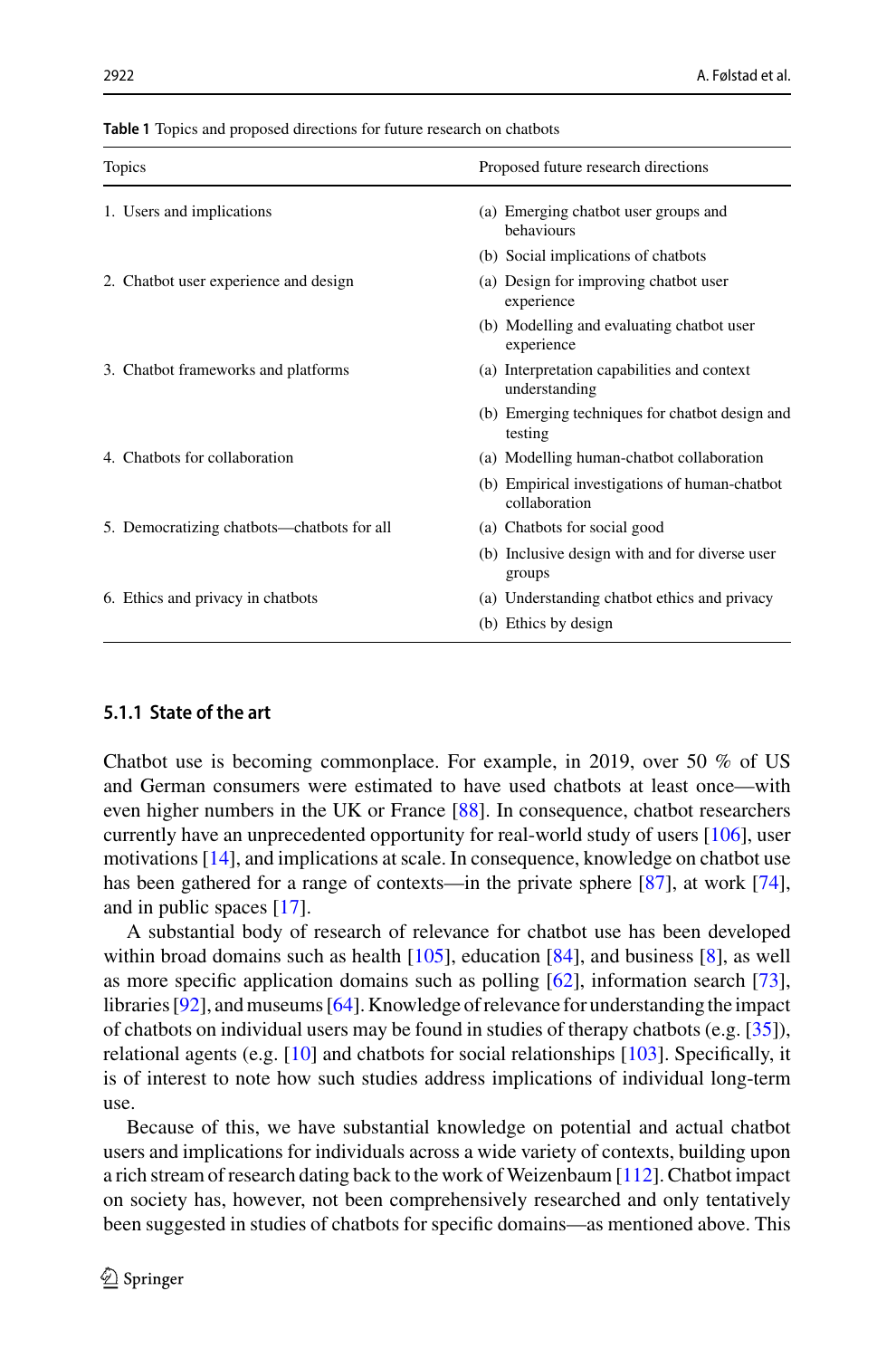may in part be due to the substantial impact on the level of organizations and society is assumed to be seen in the future more so than the present.

#### **5.1.2 Research challenges**

While we have substantial knowledge on current chatbot users, important topics lack sufficient coverage. Two warrant particular mention: (a) broader chatbot uses and user groups and (b) implications of chatbot use, both detailed below.

For the broader chatbot uses and user groups, the rich literature needs to be continuously updated, especially when it comes to user motivations and behaviour of emerging user groups. This includes knowledge on specific demographics, for example, vulnerable users, such as children, elderly and users with special needs, as well as user groups within particular application areas. Moreover, research still needs to assess whether there are systematic differences in the adoption and usage of chatbots driven by socio-demographic characteristics.

Implications of chatbot use entail a range of exciting research challenges, as knowledge is needed on how the uptake of chatbots may impact groups, organizations, businesses, and society at large. For example, as chatbots are taken up by different sectors and industries, chatbots may transform service provision and work processes.

Another example is our need for knowledge on how the interaction patterns that emerge between human users and chatbots may spill over to our interaction with other people: Will the demanding communication style we learn to use for virtual assistants, such as Alexa and Siri, impact our communication style with our partners or collaborators? How will the companionship offered by social chatbots influence users' social lives and desires, and how chatbots may enter the social fabric of groups or organizations?

## **5.1.3 Future research directions**

Based on the current state of the art and identified research challenges, two future research directions emerge as particularly promising in the area of chatbot user and communication studies.

- (a) *Emerging chatbot user groups and behaviours.* While there exists knowledge on current chatbot user groups, this needs to be updated as technology, services, and patterns of use evolve. Furthermore, there is a need to move from studies of chatbot users in general to studies of chatbot users and behaviours for particular demographics, domains, or contexts. We are beginning to see this for domains such as health, education, and business, but given the uptake of chatbots in new contexts and domains, this is an area of research which will be in continuous need of update.
- (b) *Social implications of chatbots.* The study of social implications of chatbots is an area where we expect to see substantial research interest in the near future. Knowledge of the social implications of chatbot use will be of importance to guide also future development and design of chatbot services. Possibly, a string of research on the broader social implications could be motivated from the broader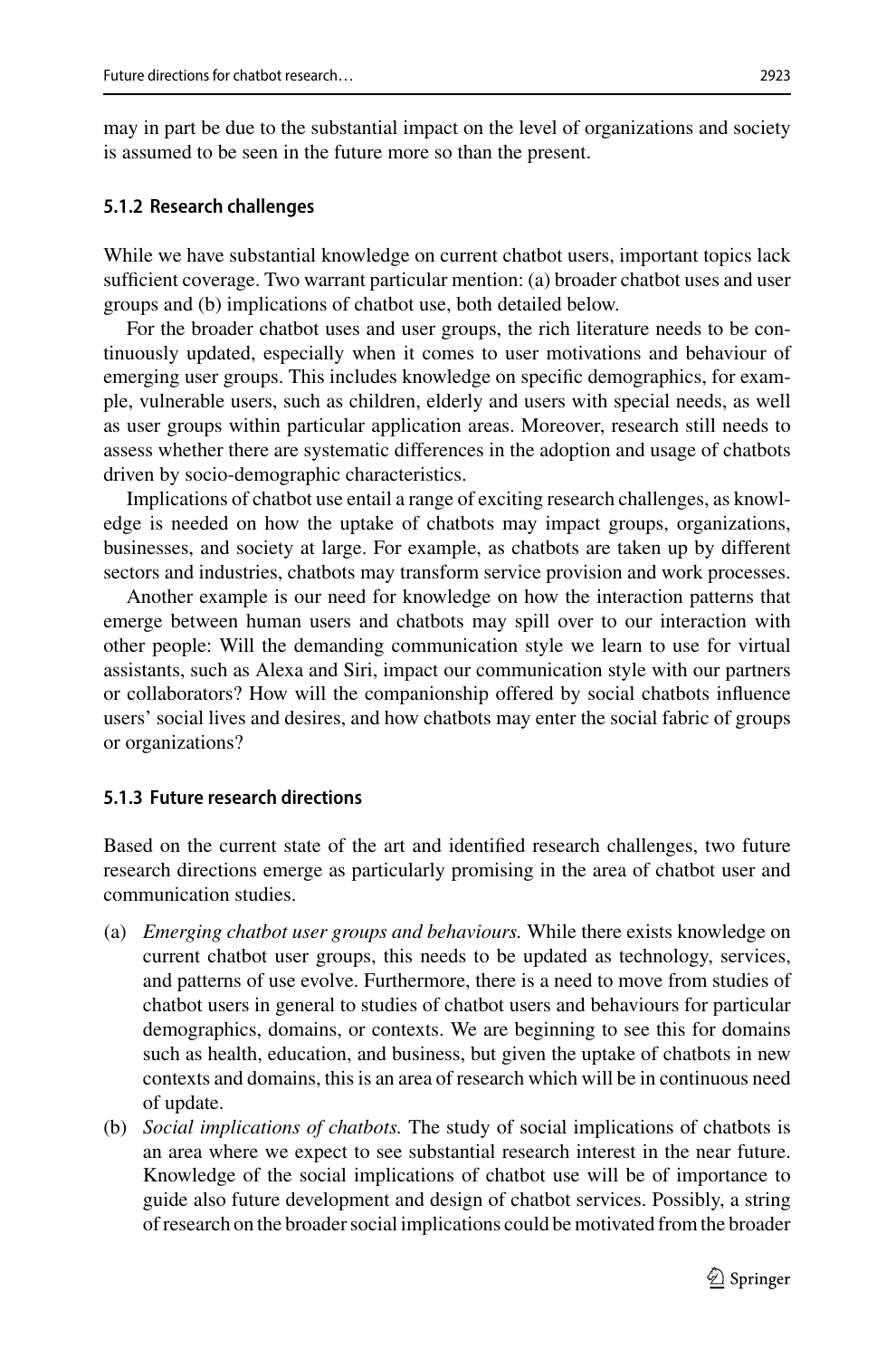discourse on implications of AI for labour and business (e.g. [\[37,](#page-25-7) [76\]](#page-26-12)). It will be beneficial to accommodate for research on unintended social consequences of chatbots or how chatbots are shaped in response to its uptake in society.

#### **5.2 Chatbot user experience and design**

Chatbot user experience and design concerns how users perceive and respond to chatbots, and how chatbot layout, interaction mechanisms and conversational content may be designed so as to manage these perceptions and responses. To gather insight into users' perceptions and responses, and how these are impacted by chatbot design, usercentred evaluations of chatbots is necessary; that is, assessments of users' perceptions and responses to chatbots conducted through established methods.

## **5.2.1 State of the art**

Chatbot user experience has been a key theme in recent research efforts, for voice-based virtual agents [\[75\]](#page-26-13) and text-based applications [\[4\]](#page-24-13). This has helped identify factors contributing to positive or negative user experience [\[118\]](#page-28-8) and has addressed specific aspects such as trust  $[119]$ , perceived social support  $[71]$ , human likeness  $[4]$ , and how these aspects are impacted by chatbot design [\[42\]](#page-25-4). There is also a growing base of research to inform design of chatbot interactions, whether this concerns conversational design [\[6\]](#page-24-7), personalization of chatbots [\[69\]](#page-26-15), the use of interactive elements in chatbots [\[57\]](#page-26-2), or the use of social cues to indicate social status and capabilities [\[32\]](#page-25-8). Recently, a number of textbooks (e.g.  $[48, 79, 97]$  $[48, 79, 97]$  $[48, 79, 97]$  $[48, 79, 97]$  $[48, 79, 97]$ ) and industry guidelines (e.g. by Google<sup>13</sup> and Amazon<sup>14</sup>) have also been published on chatbot interaction design and conversational design. Textual and acoustic properties of users' dialogue input are gradually being applied as outcomes in empirical research for studying engagement and experience with conversational agents [\[52,](#page-25-10) [67\]](#page-26-16). Furthermore, there exists an extensive body of research on emotion detection through speech (e.g. [\[95\]](#page-27-13)) and non-verbal behaviour [\[27\]](#page-25-11) of high relevance to chatbot user experience and design.

There is also a grown body of knowledge on methods and measures for evaluating chatbot user experience. User-centred evaluation has been key to research within several of the disciplines at the roots of current chatbot research, such as studies of social presence in social robotics [\[82\]](#page-27-14) and the use of user satisfaction measures in evaluations of dialogue systems [\[28\]](#page-25-12). Evaluation in chatbot research is conducted by instruments for users' self reports of user experience [\[63\]](#page-26-3), through user observation and interviews [\[75\]](#page-26-13) and analyses of chatbot interaction [\[66\]](#page-26-8), and also by physiological measurements [\[22\]](#page-24-14). A range of evaluation approaches are employed, including experiments by self-administered online studies [\[5\]](#page-24-15) or in the lab [\[22\]](#page-24-14), observational studies in the wild [\[64\]](#page-26-11), and investigations of long-term interactions with established services [\[73\]](#page-26-10).

<span id="page-10-1"></span><span id="page-10-0"></span><sup>13</sup> Google Conversation Design, [https://designguidelines.withgoogle.com/conversation/.](https://designguidelines.withgoogle.com/conversation/)

<sup>14</sup> Alexa Design Guide, [https://developer.amazon.com/en-US/docs/alexa/alexa-design/get-started.html.](https://developer.amazon.com/en-US/docs/alexa/alexa-design/get-started.html)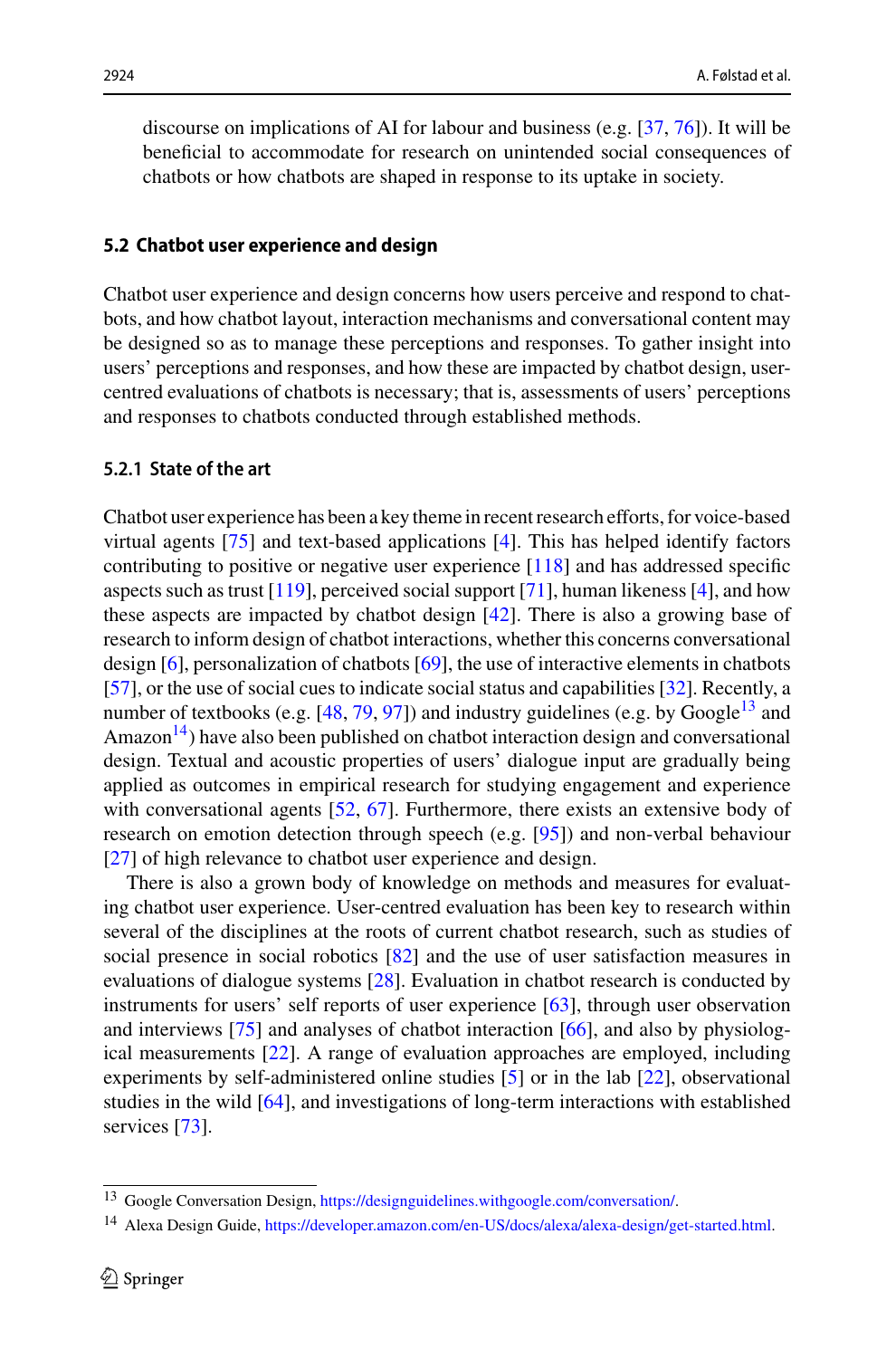While there is a growing body of research available on chatbot user experience there still is a lack of knowledge on how to leverage the findings from this research in chatbot designs that consistently delight and engage users. Users still experience issues in chatbot interaction, both in terms of pragmatic experiences—where chatbots fail to understand or to help users achieve their intended goals [\[75\]](#page-26-13)—and in terms of hedonic experiences—where chatbots fail to engage users over time [\[117\]](#page-28-9). These issues may in part be seen as due to the more general challenge of designing human-AI interaction [\[116\]](#page-28-10). There are indeed indications that these challenges are being mitigated, for example in the case of improvements in customer service chatbots [\[80\]](#page-27-15) and in the uptake of social chatbots such as Replika [\[103\]](#page-28-7). However, the strengthening of chatbot user experiences remains a key research challenge.

Related to the challenge of strengthening chatbot user experience, is the challenge of measuring and assessing chatbots in terms of user experience and from a more holistic perspective to determine whether chatbots are actually beneficial. Relevant aspects for this are, for instance, usefulness, efficiency and process support. While there is a large number of studies on chatbot user experience available, there is a lack of common definitions, metrics and validated scales for key aspects of chatbot evaluations [\[63\]](#page-26-3). Furthermore, while a broad range of approaches are employed there is a lack of commonly applied approaches to evaluation.

#### **5.2.3 Future research directions**

Future research should be directed at addressing the identified key research challenges. Specifically, the following two directions are proposed.

- (a) *Design for improving chatbot user experience.* Future research on chatbot user experience needs to evolve from exploring and assessing aspects of user experience and effects of chatbot design elements, towards studying how this knowledge may impact and improve chatbot user experience in industrial applications. Specifically, to translate findings of theoretical interest to conclusions of practical impact on design. This is not to say that research to build theory on chatbot user experience is not needed, but this research may need to take up also more design-oriented objectives—so as to condense current research and knowledge to guidelines that may directly inform conversational design or interaction design.
- (b) *Modelling and evaluating chatbot user experience.* To advance future research on chatbot user experience, there is also a need for convergence of chatbot user experience models, measurements, and approaches to evaluation. While diversity in definitions and operationalizations is to be expected in an emerging field of research interest, there may now be the time for seeking agreement and consistency in the use of terminology and definitions of user experience constructs, and also to identify and apply standardized measurements (benchmarks) for these constructs. While such convergence should not be done in a way that hampers theoretical advancement and method innovation, there is clearly a benefit in including common measurements across studies so as to enable cross-study comparison and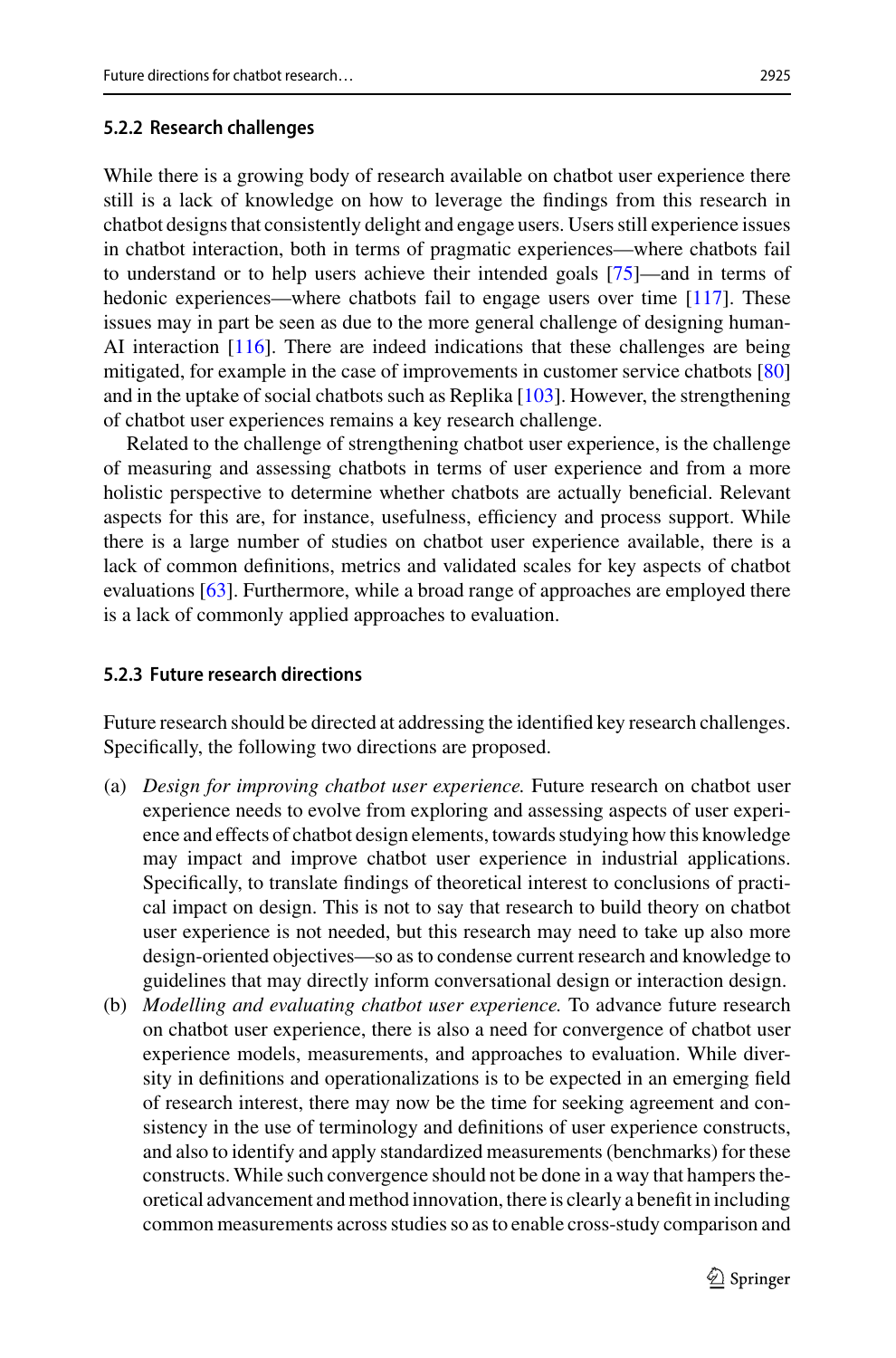aggregation, and to be able to track progress over time. For this purpose, established evaluation approaches from fields such as human-computer interaction or the tradition of dialogue systems may be beneficial.

#### **5.3 Chatbot frameworks and platforms**

This area of chatbot research concerns the current and future frameworks and platforms for chatbot development and delivery. That is, the technological underpinnings of chatbot implementations such as solutions for natural language processing, data extraction, storage, and access, as well as mechanisms to identify and adapt chatbot interactions to context and user profile.

## **5.3.1 State of the art**

The advances in chatbot frameworks and platforms are key enablers of the current interest in chatbot applications. As noted in the background Sect. [6](#page-7-0) myriad platforms and frameworks are available to support design and development of chatbots. Key advances include the application of supervised machine learning for classification and information retrieval—enabling, for example, intent prediction and identification of user sentiment [\[20\]](#page-24-8), which are critical to support task-oriented conversations. Furthermore, the use of generative approaches has seen substantial progress, where end-to-end dialogue systems are applied to predict suitable responses to user input based on models built from large conversational datasets [\[2,](#page-24-1) [109\]](#page-28-4). Finally, the introduction of the Transformer [\[107\]](#page-28-11) as a dominant and highly effective architecture for natural language processing along with high-quality open-source libraries [\[113\]](#page-28-12) have lowered the barrier to entry and make it possible to build conversational models that exhibit high generalization and coherence [\[90\]](#page-27-6).

In this regard, large-scale generative models are becoming increasingly impactful, enabling a wide range of tasks that can benefit chatbot development [\[36\]](#page-25-13). Models such as GPT-3 [\[16\]](#page-24-16) by OpenAI and BERT (Bidirectional Encoder Representations from Transformers) [\[29\]](#page-25-14) by Google leverage massive amounts of data and computational power that would not be available to smaller players. Indeed, GTP-3 currently uses 175 billion parameters, and it is estimated to have cost 12 million US dollars to train [\[36\]](#page-25-13). Thus, opening up these powerful models to the public has the potential to accelerate chatbot development even further. It is important to note, however, that criticism around large models has been growing lately [\[9\]](#page-24-17), especially ethical concerns regarding undesirable and often inscrutable societal biases percolating the models [\[9,](#page-24-17) [120\]](#page-28-13), carbon footprint [\[9,](#page-24-17) [99\]](#page-27-16), misuse and misinterpretation [\[9\]](#page-24-17), privatization of AI research [\[99\]](#page-27-16), and even research opportunity costs [\[49\]](#page-25-15).

#### **5.3.2 Research challenges**

While substantial advances have been made in chatbot frameworks and platforms, a number of challenges remain. Specifically, we lack the needed technological underpinnings to support some key aspects of chatbot applications. We see four such challenges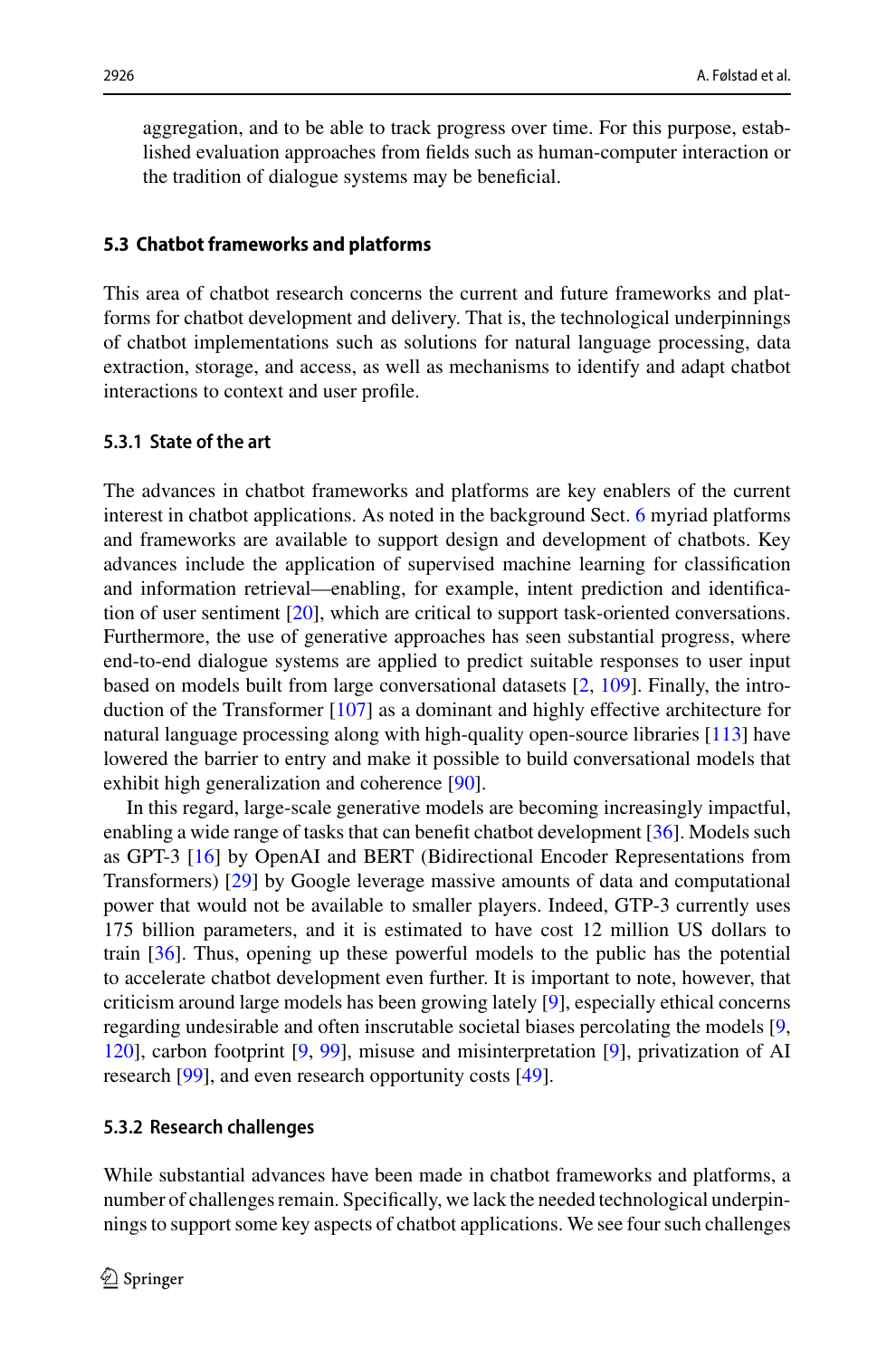of particular importance. First, understanding user input remains difficult. While machine learning approaches have strengthened both natural language understanding and intent prediction, chatbot interaction is prone to conversational breakdowns due to interpretation issues—in particular in everyday situations or in the wild [\[87\]](#page-27-10). Second, the challenge of modelling and adapting to the user and conversational context is as important as ever. For example, as chatbots are being increasingly deployed in the health domain, in possibly sensitive scenarios, it becomes of paramount importance for chatbots to adapt the conversation to social, emotional and even the health literacy aspects of users [\[60\]](#page-26-17). These were identified as key challenges already by Weizenbaum [\[112\]](#page-28-3) and have remained such ever since. Third, challenges remain in solutions for supporting chatbot development and standardised testing for example in terms of studies simulating production environments and approaches to improve chatbots more easily in production. Last, as chatbots are becoming part of an ecosystem of software systems, supporting chatbot integration in this context is a new emerging challenge—for example by facilitating conversational presentation of information and content also intended for other use [\[7\]](#page-24-18).

# **5.3.3 Future research directions**

- (a) *Interpretation capabilities and context understanding.* As in recent years, further progress in the field of chatbots will depend on advances in natural language understanding, which will remain a key area of research interest. To enable progress in natural language understanding, more quality training data in open repositories is needed. Also, new techniques supporting the involvement of domain experts in content development, natural language processing, and dialogue management—through low-code or end-user development approaches—may be relevant. Finally, the challenges of context and user understanding, for sustained dialogue and adaptation of conversations, will remain critical aspects of future research.
- (b) *Emerging techniques for chatbot design, development, and deployment.* Future research is needed to provide increases support for design, development and deployment. The deployment of conversational interfaces on top of softwareenabled services is a promising direction for chatbot research and implementation (e.g. [\[115\]](#page-28-14))—enabling digital assistants' access to information and services currently out of their reach, and rendering existing systems more accessible. In terms of design, it is promising to see that general guidelines for human-AI interaction are emerging [\[3\]](#page-24-19) and more of these are needed. There is also a need for guidelines drawn from systematic comparative studies and to embed research-derived guidelines into chatbot frameworks.

# **5.4 Chatbots for collaboration**

The area of chatbots for collaboration concerns how we may understand and design chatbots in the context of networks that comprise humans and intelligent agents, for example for social networking, teamwork, or service provision. While the current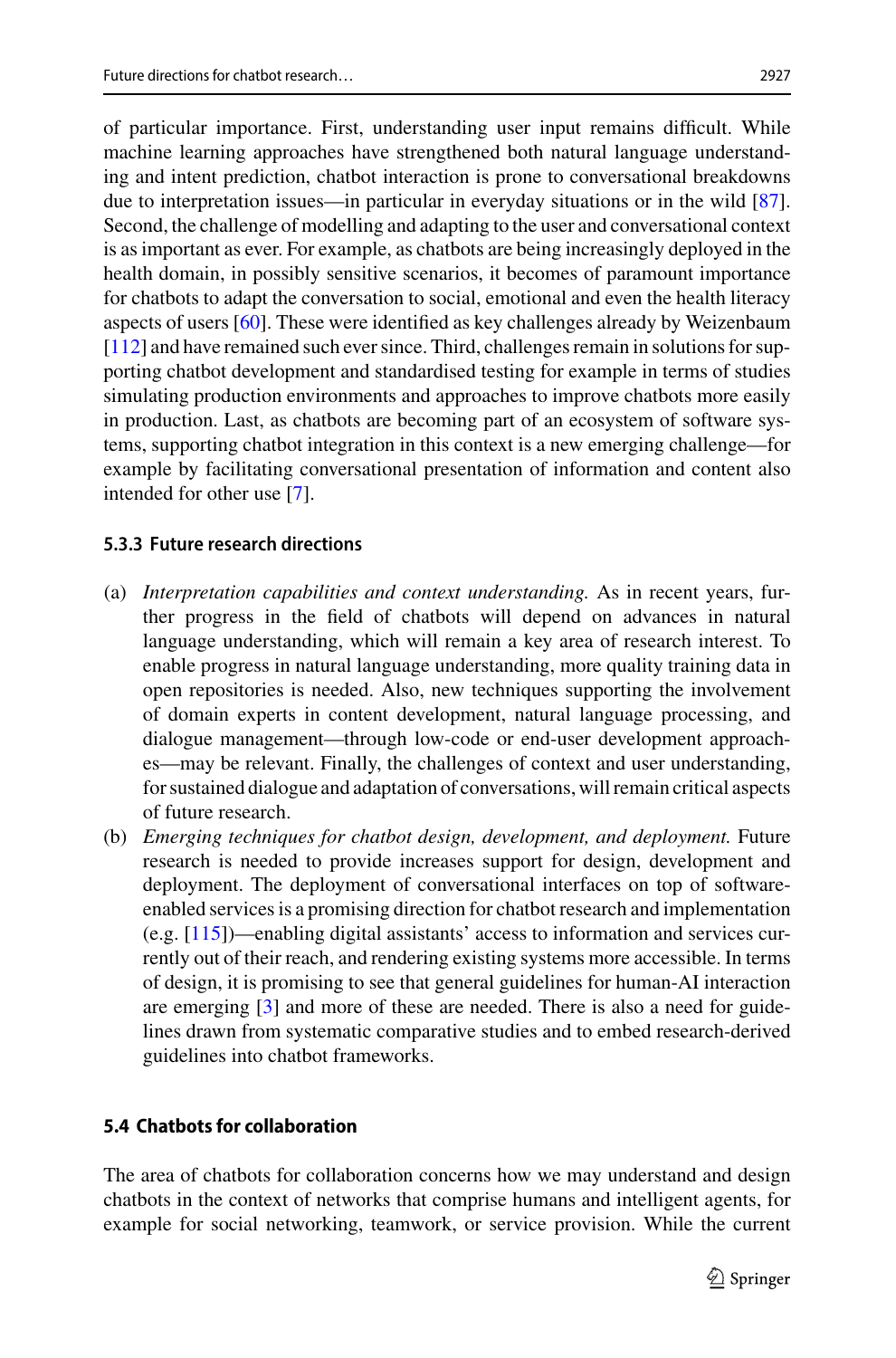research on chatbots typically addresses dyadic interactions between one chatbot and one user, we foresee that chatbots in collaborative relations involving more people and bots will become more prominent as chatbots mature further. In addition, we consider that collaborative relations can be addressed to a chatbot's relations with external online services in the form of application programming interfaces (APIs) and other artificial agents.

## **5.4.1 State of the art**

Chatbots for collaboration concerns chatbots involved in interactions with humans and possibly with other chatbots in networks larger than dyads. While not as prominent as chatbots for simpler dyadic interaction, chatbots for collaboration have been developed and implemented in a range of contexts and for various purposes, for example, to support group processes in education [\[43\]](#page-25-16), at work [\[11\]](#page-24-20) and organizational settings [\[104\]](#page-28-15), as well as in gaming communities [\[96\]](#page-27-3).

Types of collaboration with chatbots may include (a) one human collaborating with one chatbot as an extension of human abilities, for example for analysis, gaming, as part of a service-related inquiry, or as learning partner (e.g. [\[53\]](#page-26-0)), (b) chatbots supporting human collaboration, for example by taking notes, documenting, or task management (e.g. [\[104\]](#page-28-15)), and (c) chatbots collaborating with other services for example in multiagent models, networks of chatbots, or external web services (e.g. [\[108\]](#page-28-16)).

Chatbots may be integrated into collaborative processes forming what Grudin and Jacques [\[45\]](#page-25-17) refer to as *humbots*, that is, human-chatbot teams which handle challenging service queries better than chatbots alone and more efficiently than humans alone. The concept of humbots assumes a tiered approach to service provision where the chatbots constitute an initial service contact point, and customers are escalated to human helpers only if the chatbot is unable to help. Such human–chatbot teams draw on the concept of human-in-the-loop [\[24\]](#page-24-21) from the human factors literature, sensitizing system managers to the need for a collaborative setup allowing sufficient situation awareness to the human part of the team to provide quality takeover if need be. In health-care context, human-in-the-loop concepts for conversational agents supporting hospital nurse teams has proved beneficial [\[13\]](#page-24-22). Likewise, the notion of escalation in customer service chatbots is a practical application of the human-in-the-loop concept for robust application of chatbots in consumer service provision [\[83\]](#page-27-17).

#### **5.4.2 Research challenges**

There is an essential challenge in studying and designing chatbots for collaboration due to the multifaceted character of such interaction, and the range of potential theoretical perspectives to apply. For example, collaboration may be framed line with game theory—where an agent can be either a collaborator or an opponent [\[56\]](#page-26-18)—or follow joint-intention theory where an agent is always aimed to work together with the user [\[55,](#page-26-19) [68\]](#page-26-20) or to establish a partnership [\[31\]](#page-25-18). When setting the concept of collaboration within social settings, the agent may be considered a mediator of human actors rather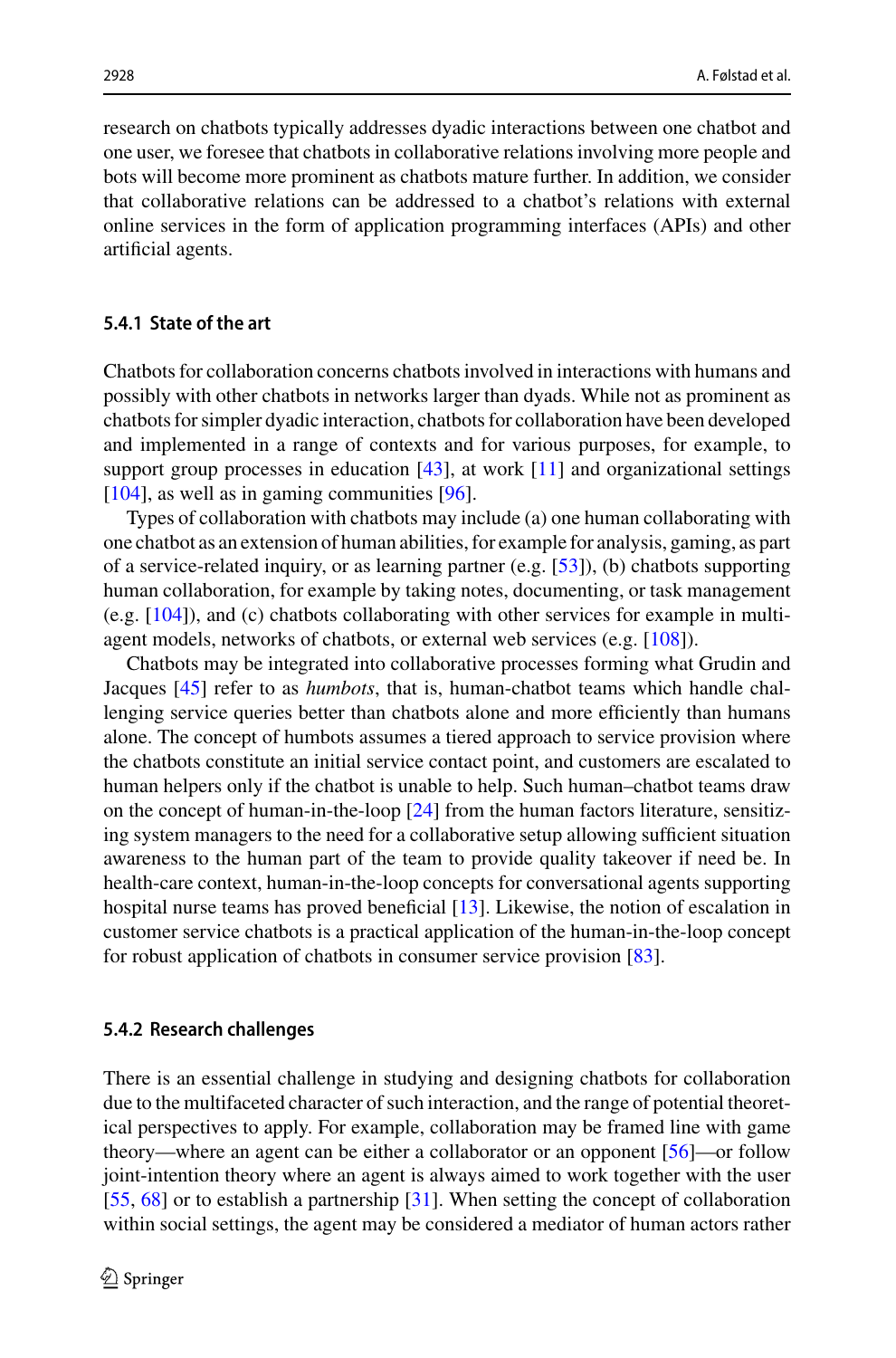than an established actor within the described social structure (e.g.  $[104]$ ). Or collaboration is addressed as merely a technical feature when the agent is collaborating with other artificial agents and external web services (e.g., [\[108\]](#page-28-16)).

While a range of chatbots for collaboration have been developed, there is relatively scarce research on the characteristics of collaboration with chatbots. That is, we lack models or theories helping us to conceptualize collaboration involving intelligent conversational agents. While this problem of human–machine collaboration is addressed in more generic terms, for example in actor-network theory [\[70\]](#page-26-21), there is a lack of models to characterize conversational collaboration involving agents. Related to the challenge of conceptualizing chatbot collaboration, there is a need for research on the different roles chatbots and humans should take in the human–chatbot collaboration, and what the implications of these may be. Should for example, the relation be based on assistance or mutual collaboration? Should chatbot participation be reactive or active? Should the chatbot be submissive or take charge? And what would the implications of these choices be?

## **5.4.3 Future research directions**

Drawing on the above state of the art and research challenges, the following research directions are found to be particularly promising.

- (a) *Modelling human–chatbot collaboration.* Research is needed to conceptualize and model different forms of human–chatbot collaboration, the roles the collaborative partners may take, and the potential implications these forms and roles may have in the short and long term. Addressing this complex concept within interactions with a novel technology like chatbots may benefit from inductive approaches. Future research may build theory inspired by knowledge on collaboration with humans and other artificial agents than chatbots—such as social robots and embodied virtual agents. Accordingly, the concept of collaboration could be conceptualized in line with chatbots' unique embodiment features, paying particular attention to the possible roles of chatbots in collaboration and identifying properties which express these.
- (b) *Empirical investigations of human–chatbot collaboration.* When robust concepts for human–chatbot collaboration are established, a range of exciting empirical research is foreseen—for example involving experimental studies and case studies. As part of such research, it will be valuable to investigate incentive structures in collaboration, instruments for measuring human–chatbot collaboration, taskspecific differences in outcomes, and levels of participant engagement and activity across and within tasks. These may also be included as mediators, moderators and covariates in complex behavioural models studying other concepts as outcomes (e.g., customer satisfaction, user experience, or technology adaptation). Thus, collaboration with chatbots could be situated not solely as an outcome or a predictor, but also as an adaptive behaviour that has a substantial role in a variety of settings and applications.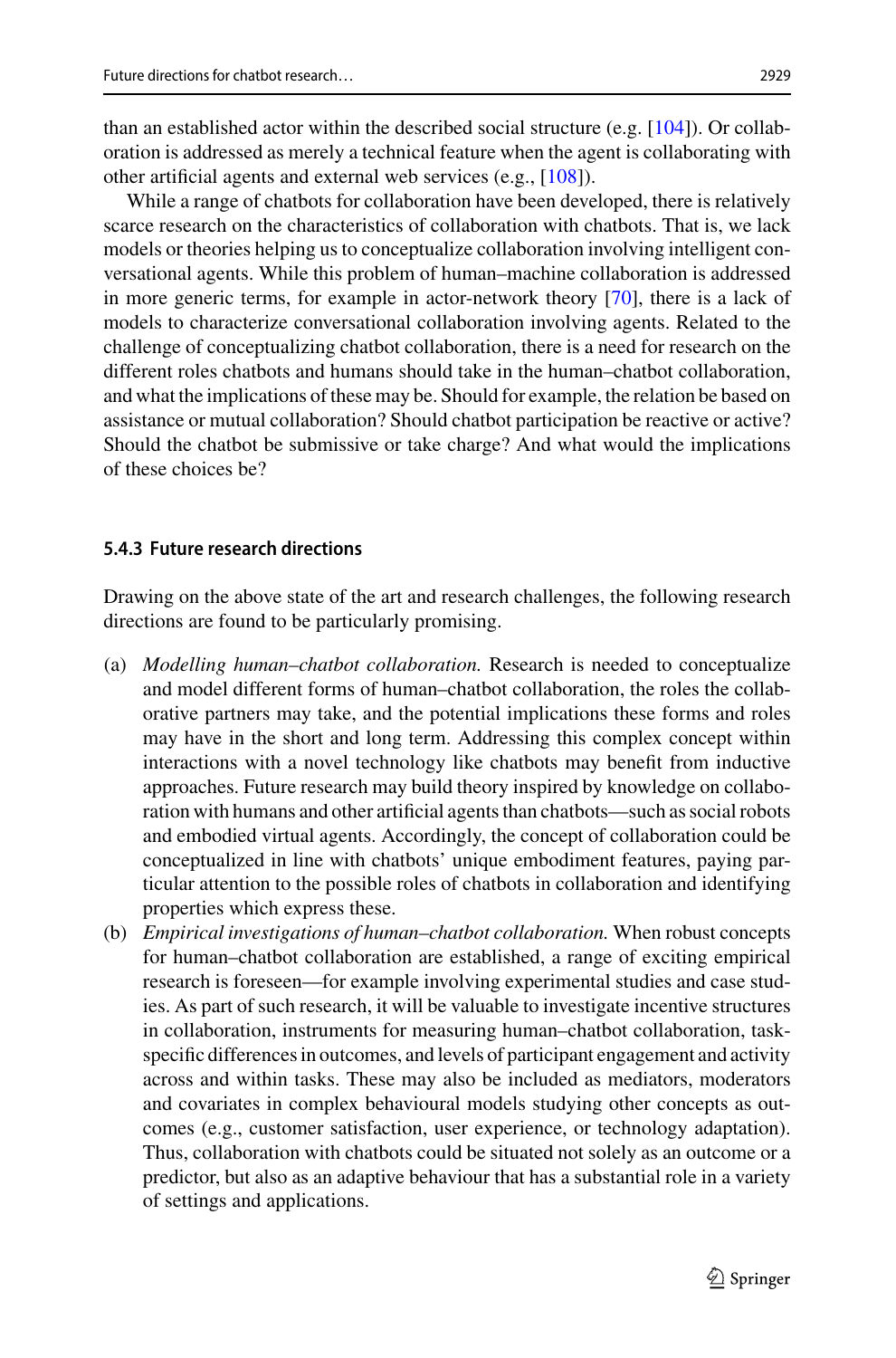#### **5.5 Democratizing chatbots–chatbots for all**

The topic of democratizing chatbots concerns how chatbots may be developed, designed, and deployed to improve availability and accessibility to information and services. Furthermore, how chatbots may be beneficial in bridging digital divides across various user populations. By nature, democratizing chatbots is a topic of interest to the human–computer Interaction community, but not limited to it. Any discussion around democratizing chatbots has at least some overlap with larger debates concerning the ethics of artificial intelligence—in particular for issues pertaining to fairness, non-discrimination, and justice [\[47\]](#page-25-19).

#### **5.5.1 State of the art**

By allowing simple natural language dialogues, chatbots are potentially a lowthreshold means to access information and services and may as such serve to bridge digital divides and strengthen inclusion [\[14\]](#page-24-9). Chatbots have been suggested as accessible interactive systems for visually impaired in need of an easily navigable user interface [\[7\]](#page-24-18), as conversational support for users with special needs [\[19\]](#page-24-23), and to support youth to engage in societal issues [\[110\]](#page-28-17). Chatbots may improve access to health care services (e.g. [\[105\]](#page-28-0)) and support health-promoting behavior change (e.g. [\[85\]](#page-27-18)), and supplement educational programs [\[53\]](#page-26-0).

Also relevant for the democratization of chatbots is also the relative lowering of thresholds that chatbots may introduce to interactive systems development and design. A number of current chatbot platforms are marketed under the promise of supporting chatbot design without need for coding skills [\[26\]](#page-25-3). Likewise, to involve domain experts in dialogue design, platforms may include dashboards for low-code updates of chatbot content and interaction design [\[66\]](#page-26-8) or take up low-code approaches [\[89\]](#page-27-19). However, to our knowledge, there is a lack of research on the usability, accessibility, and effectiveness of such platforms.

However, some studies highlighted critical aspects in using chatbots since they may sustain and even strengthen existing biases in society. For example, a gender bias has been identified in chatbot design [\[33\]](#page-25-20), and voice-based conversational agents have been shown to more easily interpret particular English dialects potentially reducing their utility for users of specific areas [\[51\]](#page-25-21), and also to be difficult to use for user groups with speech impairments [\[19\]](#page-24-23). Although many major companies, research institutions, and public sector organizations have issued ethical artificial intelligence guidelines, recent work [\[58\]](#page-26-22) has discovered substantial divergence in how these are written and interpreted, highlighting the complexity of designing guidelines for systems with complex social impact. In this way, responsibility is placed on designers and developers to cultivate awareness of these issues and how their approaches impact the end-user instead of discussing shared ethical approaches and focusing on agent decision-making.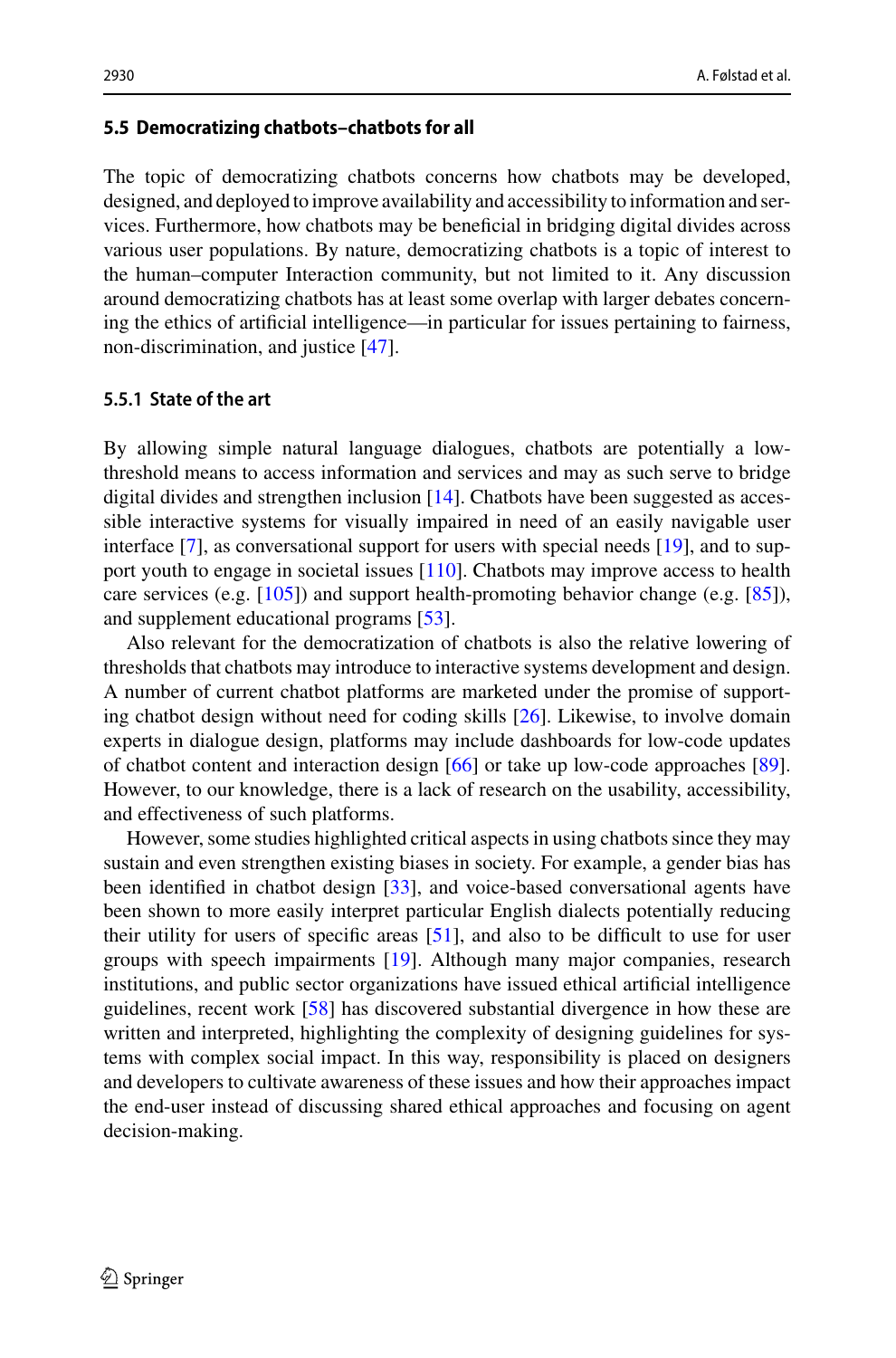## **5.5.2 Research challenges**

Recent studies suggest that while chatbots may indeed serve as a low-threshold interface to information, services, and societal participation, they may also face challenges regarding bias and inclusion. Besides, there is a lack of more systematic or structured investigations of universal and inclusive design of chatbots. Inclusive and responsible design of chatbots requires an understanding of various linguistic elements of conversation and an awareness of broader social and contextual factors. For example, studies are needed on barriers to onboarding and barriers to the use of chatbots. The aim of using chatbots for strengthening democratization, reducing bias, and facilitating universal design has been included in the vision of *chatbots for social good* [\[40\]](#page-25-22), which may be a useful scope for addressing this set of challenges.

Furthermore, while available platforms and frameworks are promoted as lowthreshold means of chatbot design and development, there is a lack of knowledge regarding how these are actually employed to democratize chatbot development and design. Also, knowledge is needed on what challenges users with limited technology skills meet when trying to use these platforms and frameworks, and how such challenges may be overcome through changes, for example, in design and training of machine learning models.

## **5.5.3 Future research directions**

In light of the background and research challenges mentioned above, the following broad directions of future research are identified.

- (a) *Chatbots for social good.* To realize the potential of chatbots as vehicles for bridging digital divides and strengthening accessibility, availability, and affordability of services and information, chatbots for social good may be leveraged as an alternative perspective on chatbot research and design. In this perspective, systematic studies are needed to gain insight into current barriers in chatbot use how these could be employed for social good. In this way, it will be possible to seek to overcome the existing barriers with standardized solutions and follow usercentered design processes focusing on user needs. Finally, research is needed on the normative and ethical implications of the adoption of chatbots in particular contexts, as also outlined in the next section.
- (b) *Inclusive design with and for diverse user groups.* Parallel to the research direction of chatbots for social good, we foresee research and development continuing the work towards making the underlying platforms and frameworks for chatbot design and development more easily applicable also for users without strong technical skills. Here, we foresee studies of current opportunities and challenges faced by chatbot creators, followed by development and design stages, aiming to follow up or mitigate these. Removing the need for complex configuration and simplifying or eliminating coding is probably the easiest way to serve the needs of the small business and research groups—but also the needs of large enterprises that may have domain experts creating chatbots. Furthermore, developing platforms that facilitate the implementation of chatbots and recommend using best practices during the design process will surely raise the quality level of the final products.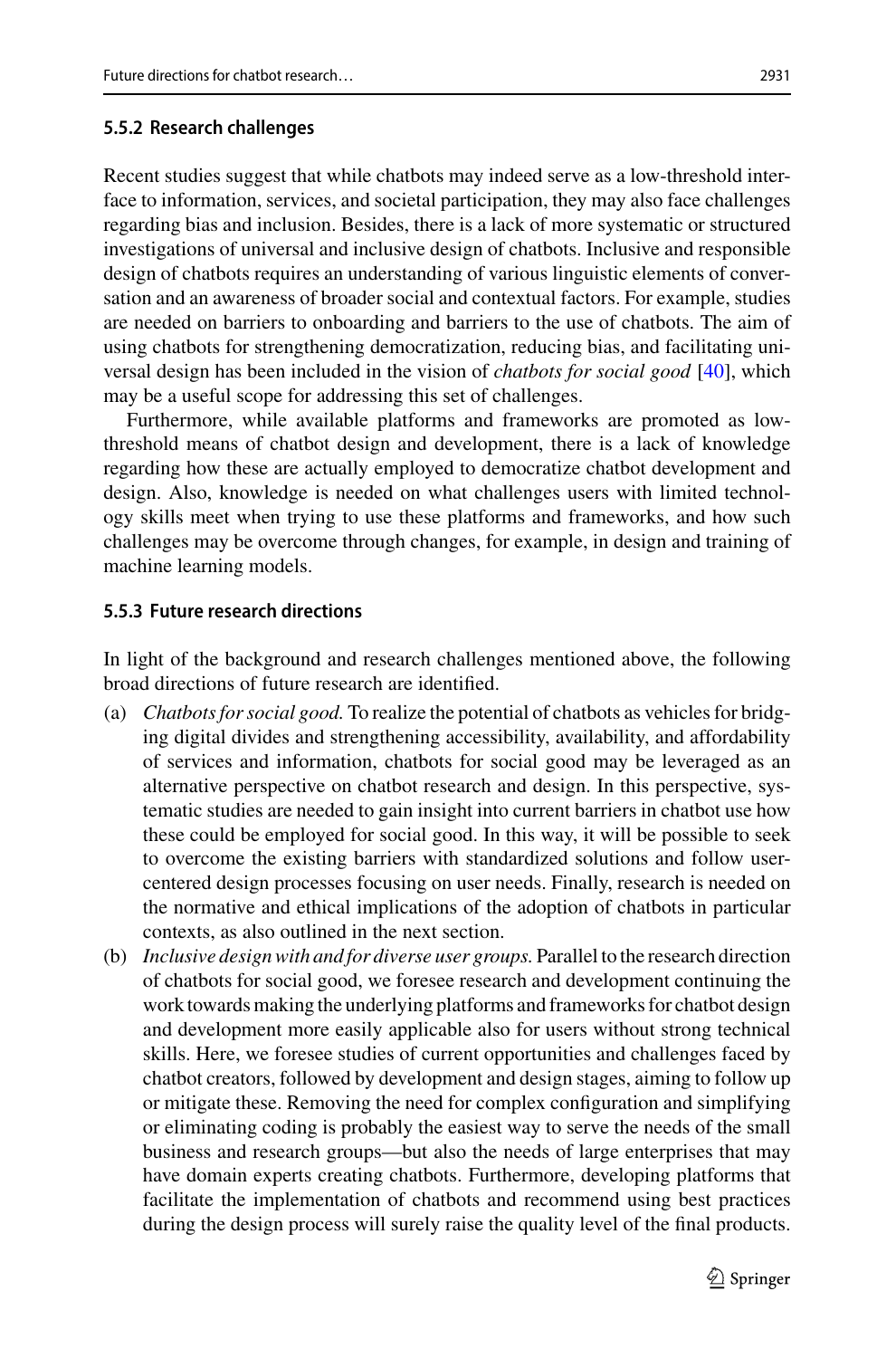## **5.6 Ethics and privacy in chatbots**

The final research topic concerns ethical and privacy implications of chatbots. Specifically, how to reflect ethical and privacy concerns in the design of chatbots, recognising the implications that different chatbot use cases and design choices may have for users' trust in chatbots, and how we may identify and address unethical chatbot use.

## **5.6.1 State of the art**

AI has recently been the objective of substantial interest from policy-making and regulatory bodies, as well as in discussions and reflections on ethics, privacy management and trust [\[21\]](#page-24-24). This concern for ethics in AI is motivated by its disruptive character and potential for changes in the job market and misuse by malevolent actors, as well as issues pertaining to accountability and bias [\[58\]](#page-26-22). Ethical concerns arising from the design and deployment of AI technology have motivated a number of initiatives [\[47\]](#page-25-19)—such as the Ethical Guidelines for Trustworthy AI by the European Commission expert group on AI, and Microsoft's FATE: Fairness, Accountability, Transparency, and Ethics in AI—addressing issues including mitigating bias and discrimination in AI systems and fairness in the use of AI systems [\[81\]](#page-27-20). Chatbots are a prominent AI-based technology, and as such in principle addressed by the broader concern for ethics and privacy in technology research in general and in AI-based technology in particular. Nevertheless, as noted in a review of the chatbot literature, there has been an initial lack of ethical discussion in chatbot research [\[102\]](#page-28-18)—though noteworthy exceptions to this exist, such as the exploration of ethical and social considerations for conversational AI by Ruane et al. [\[91\]](#page-27-21). The ethical discussion in chatbot research may, however, be gaining traction motivated, for example, by Bender et al.'s [\[9\]](#page-24-17) critical overview of ethical risks pertaining to large language models.

The interest and discussion concerning ethics and privacy in AI have been particularly impactful in Europe, where the General Data Protection Regulation (GDPR) is now used to govern privacy in technology-based systems and services. Furthermore, based on the advice of a high-level expert group on AI, a European set of ethics guidelines for trustworthy AI has been presented [\[30\]](#page-25-23). According to these guidelines, it is of paramount importance for trustworthy AI to be aligned with (a) legal regulations and (b) ethical principles and values, and also (c) be robust from a technical perspective given its particular social context. From these principles, the European Commission expert group has identified seven key requirements for ethical AI applications, including human agency and oversight, privacy and data governance, and diversity, non-discrimination, and fairness. Finally, a proposed European set of regulations for AI, the AI Act, will help strengthen aspects of ethical concern in AI systems, including legal requirements for human oversight, accuracy, robustness, and security. Of particular relevance for chatbots is the proposed requirement for transparency which will make it an obligation for service providers to ensure users are aware when are interacting with machine agents and not human operators [\[94\]](#page-27-22).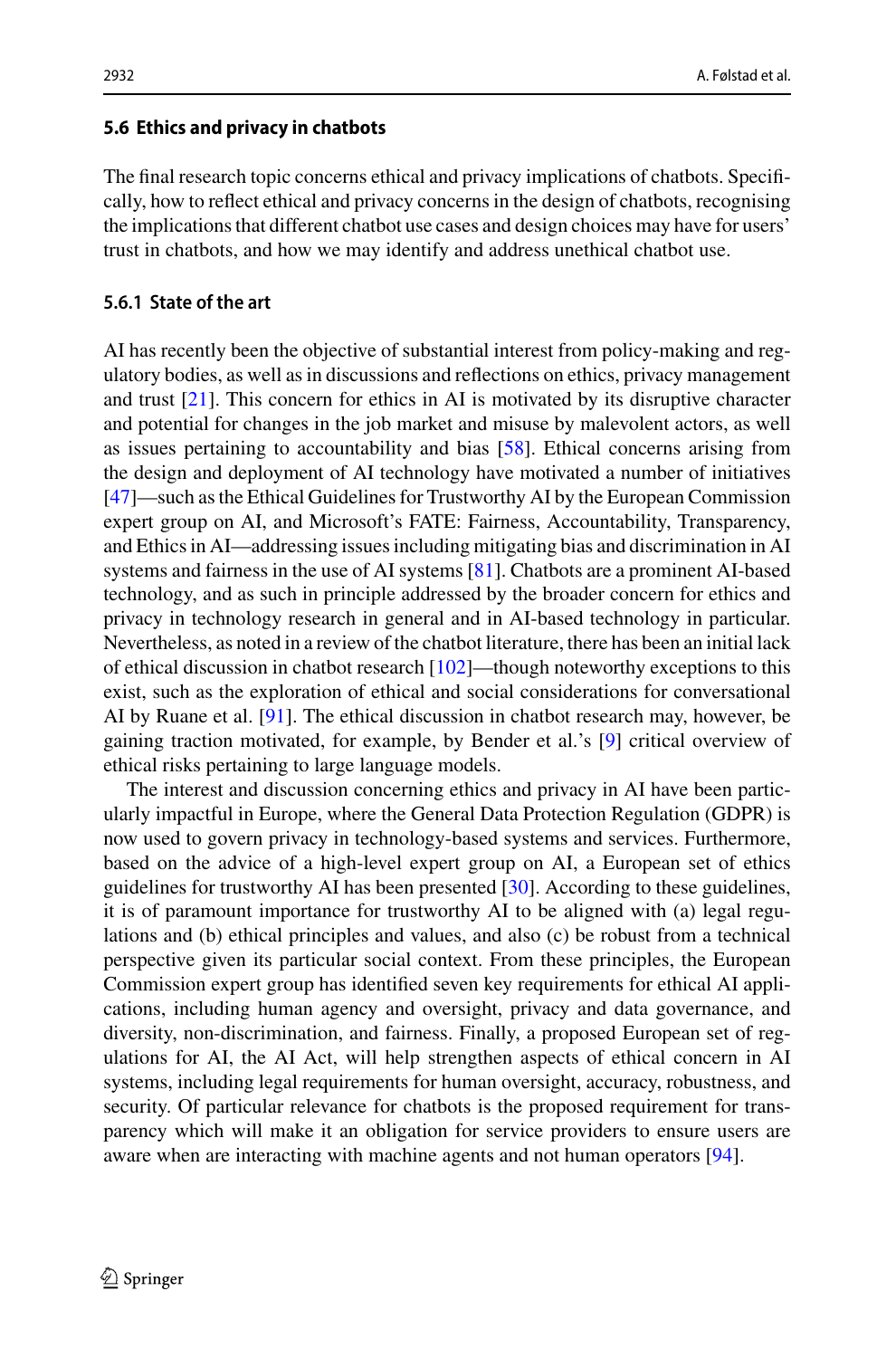Ethical and privacy challenges permeate the field of chatbot research, but specifically where the context is sensitive or high-stakes or the users are marginalised or vulnerable; for example, in designing chatbots for health and education, or in designing chatbots to support asylum seekers or children. There is a large and growing body of ethical and privacy knowledge to draw on, and an emerging set of guidelines and regulations on ethics and privacy for digital systems in general, and AI-based systems in particular. Nevertheless, we lack research and theorising around ethics and privacy specifically for conversational user interfaces. This is problematic, as the conversational character of chatbots may conceivably introduce a range of specific ethical problems, for example the ethical implications of human-like and socially present chatbot interaction, issues of consent, the privacy implications of third-party interactions and the implications of emotional effect on children and vulnerable users. Research is needed to better understand and address these, and other, emergent problems of ethics and privacy.

# **5.6.3 Future research directions**

Drawing on the above, we accentuate the following two directions for future research—though other directions could be possible and maybe equally relevant.

- (a) *Understanding chatbot ethics and privacy.* Future research should facilitate reflections on ethical implication of chatbots, for example through identification of ethical and privacy issues in chatbot design and implementation—including design intentions, practical mitigation of known issues and exploration of unforeseen implications. These could be domain-specific issues, such as ethical implications for research and education, media or marketing and commerce, but these could also be general issues such as how interaction with chatbots may motivate oversharing in users, helping spread misinformation and hate speech, or induce potential negative consequences as a result of over-humanizing chatbots.
- (b) *Ethics by design.* In parallel with work on chatbot ethics, there will be a need for research on the pragmatic and material issues of how to honour ethical guidelines and principles in the design of chatbot technology and applications. With reference to the principle of *privacy by design*, we refer to this as *ethics by design*—where privacy is subsumed as one of several aspects to consider as part of an ethics discussion and subsequent design challenge. Important challenges may include research on how to avoid biases in chatbots, how to avoid chatbot discrimination and redlining, and how to mitigate the ethical issues introduced by the black-box approach to machine learning underpinning aspects of chatbot functioning, as well as to avoid misuse and weaponization of chatbot technology. A useful starting point for an exploration of ethics by design, could be to refine the generic European expert group requirements for ethical AI  $[30]$  to the context of conversational AI.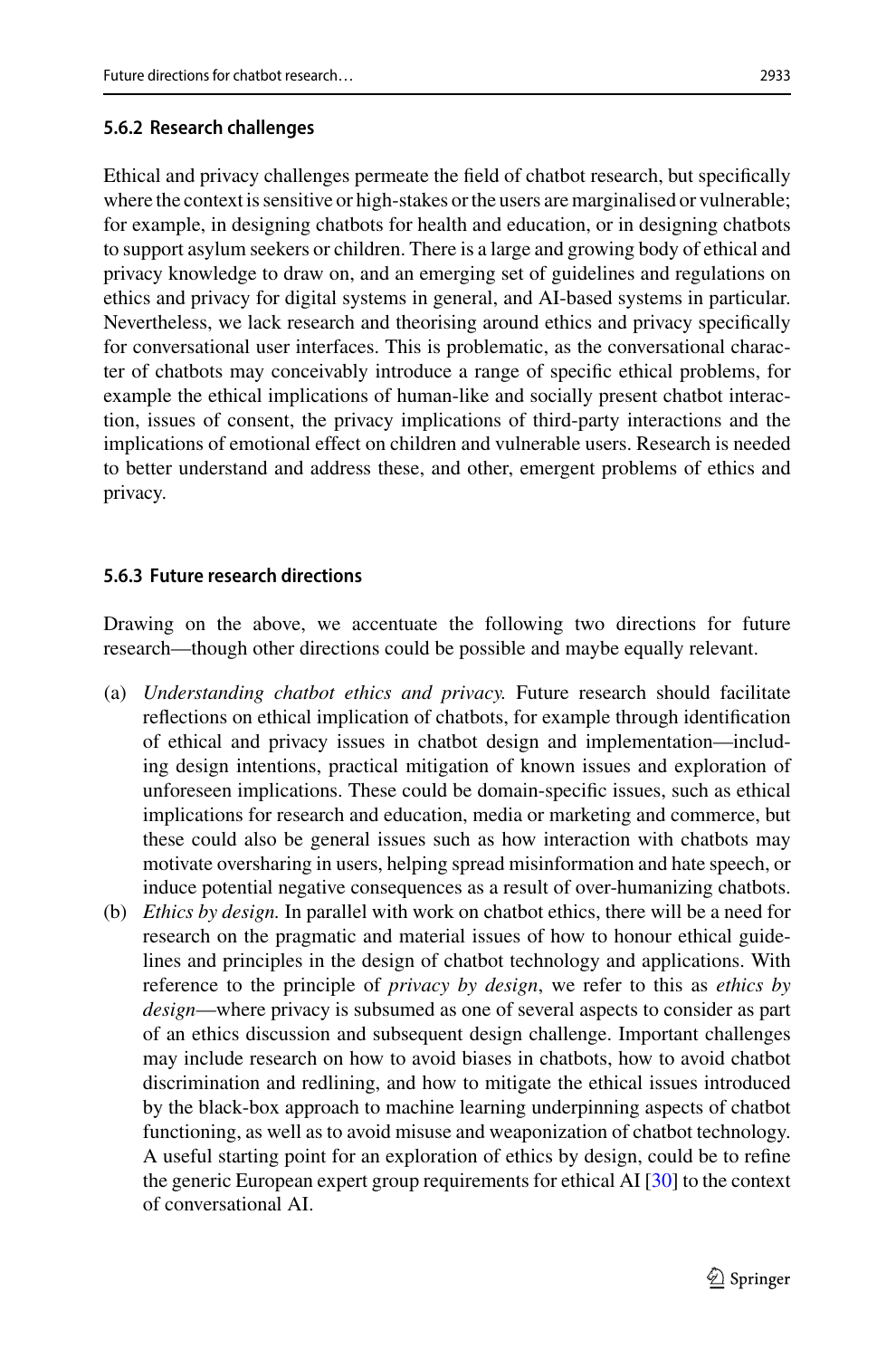## **6 Discussion**

Drawing on the involvement of chatbot researchers and practitioners in the CONVER-SATIONS workshops, we propose a set of future directions for chatbot research. The directions are motivated by the current state of the art and identified research challenges and structured within six overarching topics. In the following, we discuss the implementation of the future directions, our perspectives on chatbot application areas, and how to continue the discussion and reflection started in this paper.

#### **6.1 Implementing the future directions**

Two of the identified research directions concern studies of users and implications, as well as how to design for desirable chatbot use. As chatbots become more pervasive in the coming years, and communication with non-human agents increasingly become part of our daily routines, it becomes even more pressing to expand our knowledge on the antecedents, contents and consequences of human–machine communication. In doing so, this stream of research needs to explore the cognitive, affective and behavioural dimensions of engagement with these agents, the extent to which there are systematic differences between individuals, groups or contexts of use, and the individual, group and societal implications of this phenomenon. Moreover, as the field progresses, there is a growing need to consolidate the existing knowledge, updating and extending overarching theoretical frameworks and models. Work within a wide variety of disciplines can serve as an inspiration in that regard, such as the studies of Sundar [\[100\]](#page-27-23) on the psychology of human–agent interaction and Guzman and Lewis [\[46\]](#page-25-24) on human–machine communication.

This evolution in our understanding of conversational user experiences should be accompanied with the proper support from platforms and frameworks. We can see the support as increasingly creating abstractions that would facilitate the design, testing, integration and development of chatbots, as it has historically happened with other software artefacts. Current efforts are already moving in that direction, providing development resources that promise anyone with enough motivation, regardless of their background, to deliver human-like interactive experiences. While this has the potential to bring substantial value to societies, empowering communities to develop their own solutions, it can also bring unintended consequences, as we cannot expect users of these platforms to have knowledge about complexities of modelling proper Human-AI experiences [\[116\]](#page-28-10). On the other hand, abstractions can also hide underlying information about machine learning models, AI decision-making, as well as latent bias in the training data (e.g.,  $[101]$ ) that can translate into social biases (e.g.,  $[120]$ ).

Human–chatbot collaboration is foreseen as an increasingly important aspect of chatbot research and applications. We hold that such collaboration will benefit from being implemented while reflecting on human collaboration, and in line with relevant empirical evidence of chatbot research—in line with reflections by Grudin and Jacques [\[45\]](#page-25-17). Considering the meaningful value of collaboration for decision making and productivity in professional and organizational settings, tasks assigned to chatbots in these collaborative interactions can vary in complexity and involvement. Such tasks can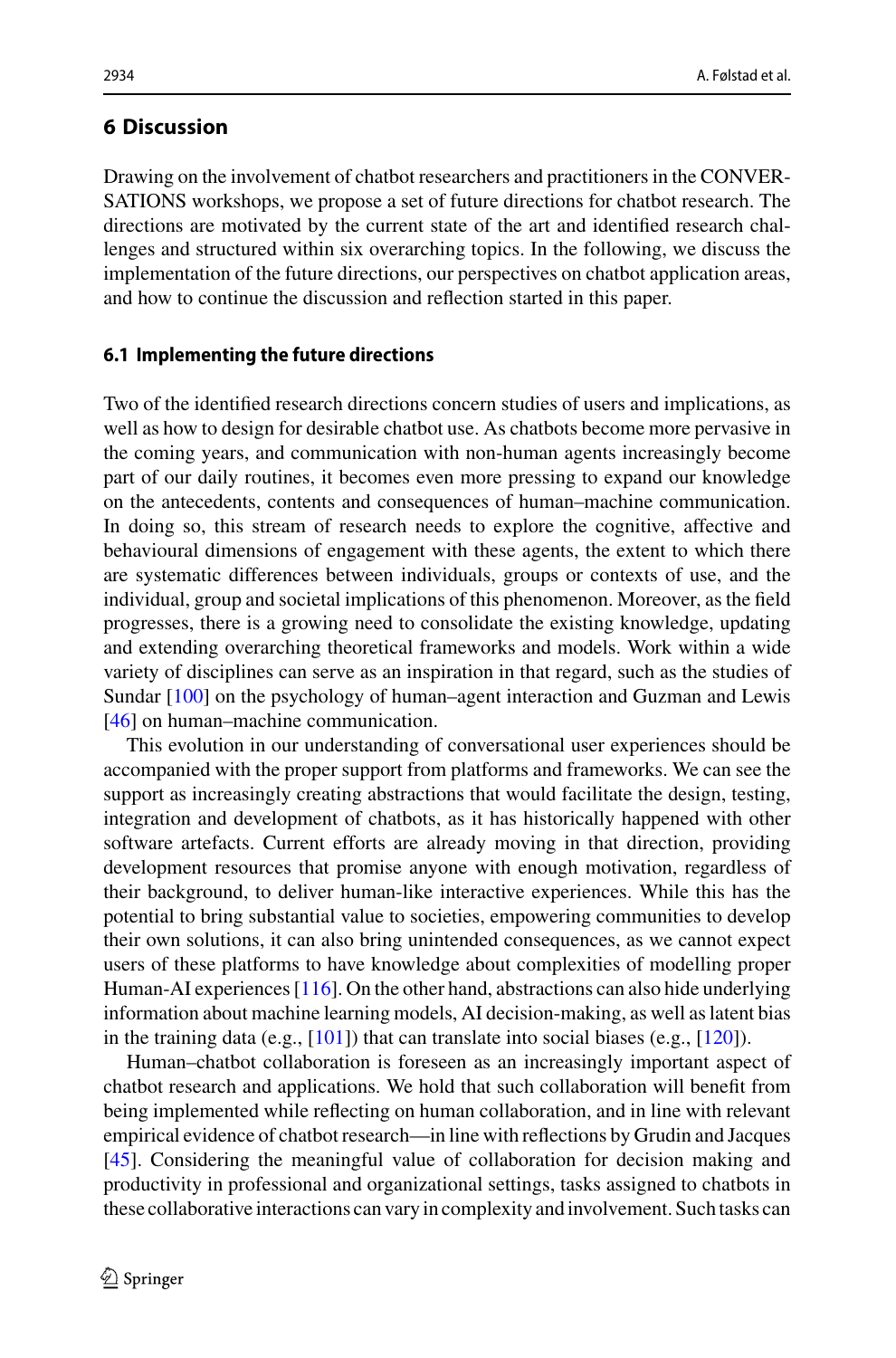be as simple as providing individual notifications, or as complicated as communicating processed and analysed data to different stakeholders. Using chatbots for automating these tasks should enrich group productivity and quality of work, promoting mutual understanding and diversity of opinions. Research supporting such automation could benefit from seeing this as a service design challenge, where the chatbot is seen as one of multiple agents and user interfaces [\[14\]](#page-24-9). On a societal level, collaborative networks of humans and chatbots may require new online safe spaces, with chatbots demonstrating higher levels of involvement. These can moderate social interactions, facilitating engagement, inclusivity and understanding within the parties involved. This is in stark contrast to the current challenge of software agents or bots in social networks, as for example seen in Twitter bots utilizing COVID-19 content to spread political conspiracies [\[34\]](#page-25-25), and the general trend of deploying bots in large scale for political interference and influence [\[44\]](#page-25-26).

Chatbots will both raise critical ethical challenges and hold implications for democratization of technology, and implementing research addressing these directions is important. Chatbots permit users to interact through natural language, and consequently are a potential low threshold means to access information and services and promote inclusion. However, due to technological limitations and design choices, they can be the means to perpetuate and even reinforce existing biases in society, exclude or discriminate against some user groups (e.g. [\[33,](#page-25-20) [51\]](#page-25-21)) and over-represent or enshrine specific values. Future research will need to investigate and demonstrate democratization of chatbots in practice, where conversational technology is to be made easily and widely accessible for various businesses and user groups across the globe so that more people can benefit from conversational interaction. Moreover, as part of chatbot democratization, it will be important to make their development process more accessible as well, without requiring chatbot developers to have in-depth software engineering knowledge—as exemplified in using visual programming approaches such as Blockly to chatbot development [\[89\]](#page-27-19). In this way, chatbots can be created by experts in the domain where they will be used. This aspect is fundamental since chatbots are not conventional technologies, but they are developing as agents operating in social contexts.

Taking a broader ethical perspective, key questions when implementing future research on chatbots may include: What are the ethical implications of chatbots imitating human beings? Whose (and which) values should guide design practice within a global marketplace? What are the ethical implications of replacing humans with chatbots as a means of support for purposes such as commerce, therapy, or social interaction? How to facilitate chatbot support in decision making without risking or compromising agreed ethical principles? Ethical reflections and discussion on chatbots and chatbot applications are already emerging (e.g. [\[65,](#page-26-23) [91\]](#page-27-21)). We anticipate that advances in the democratization of chatbots will increasingly inspire ethical discourse that ties in with higher-level discussions about chatbot applications.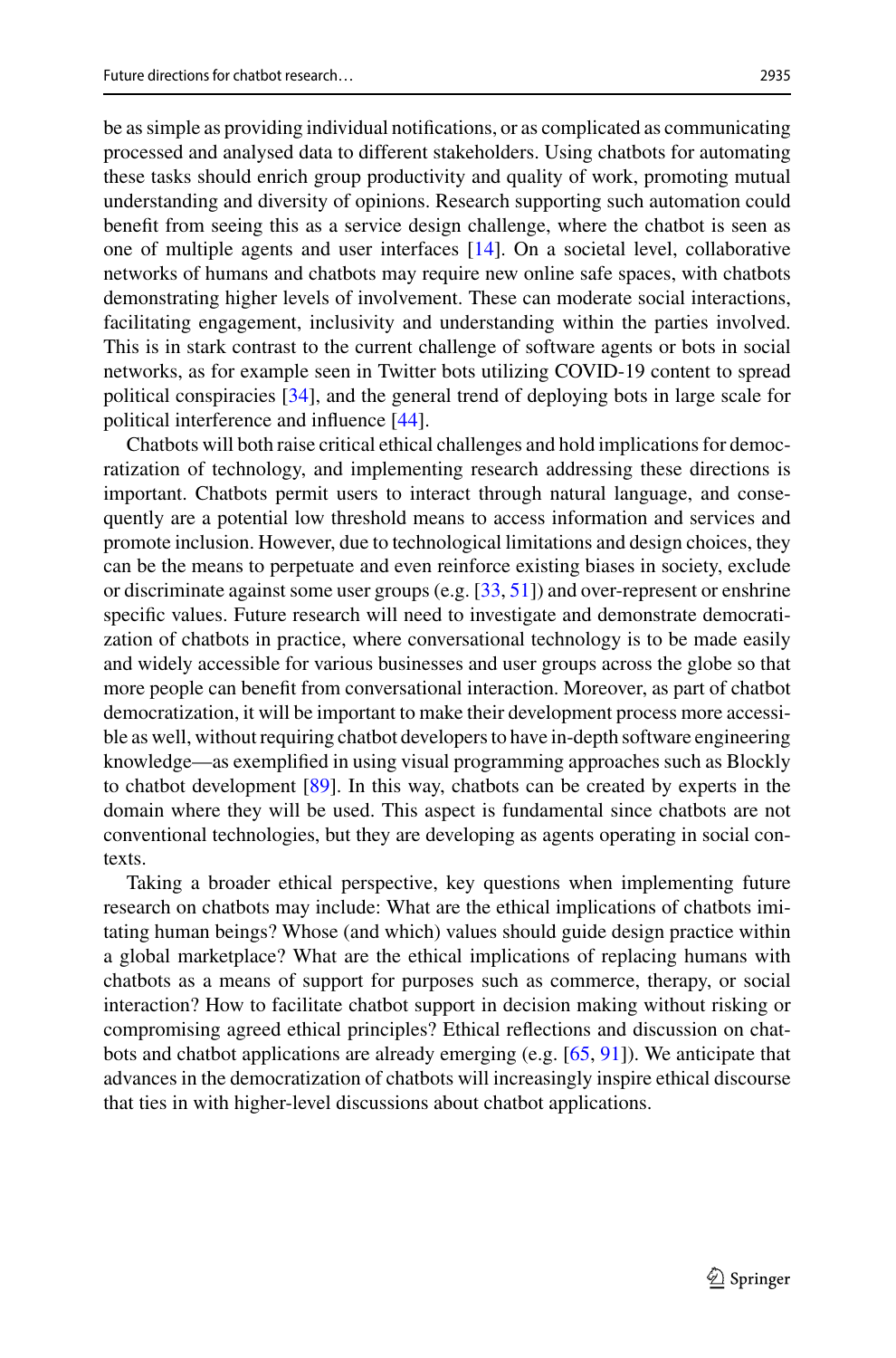#### **6.2 Perspectives on chatbot application areas**

The identified research topics and corresponding future research directions may guide research so as to contribute to the fundamental understanding of the chatbot technology and the corresponding user interaction and engagement. However, to generate added value in specific application areas—such as customer service, health, education, office work, and home applications—further reflections about the respective use cases are needed. In particular, researchers need to analyse how chatbots may be leveraged and taken up in different application areas, how knowledge and research may be transferable across different application areas, and whether distinct research agenda should be established.

Many aspects of the outlined on our future research agenda are valid for any application area. For example, results concerning chatbot communication, user experience, design, and technology are the basis for applying chatbots in specific application areas. However, further analysis efforts are needed to understand the characteristics of each application area in more detail. For instance, requirements in the health sector concerning privacy aspects, ethics, and trust may be significantly more demanding than similar requirements in other sectors as they might have severe impacts on the users and concern highly sensitive personal information. In business contexts such as corporate customer support scenarios, the potential impacts may be less severe, but specific corporate regulations and norms need to be considered. In contrast to that, the use of chatbots in personal settings, e.g. the use of chatbots for social relationship, is often mainly driven by motivations for engagement and meaning-making. In contrast to health and business contexts, personal benefits are often not measured in monetary terms, but the main focus of personal usage is the improvement of daily life or wellbeing.

Regardless of differences among the diverse application areas in applicationoriented research, many research studies exist in specific domains that could possibly be transferred to others. For instance, studies focusing on information provision in business contexts can most likely be applied in the health sectors as well, e.g., provision of product information will likely be similar to explaining healthy nutrition. However, to enable a transfer of research results across application areas, commonalities and differences of the involved application areas need to be identified and assessed. If the main characteristics of both are similar, transfer of the research results seems viable. Based on such an analysis and comparison, a generalization of the research across application areas seems possible. This procedure for future research on chatbot application areas could lead to a substantial increase in the body of knowledge as many research results from existing pilot studies and prototypes for specific application areas exist and may be reused as the basis for transfer and generalization (i.e., general design guidelines) to further application areas.

#### **6.3 Continuing the discussion and collaboration**

The presented challenges may serve as a step in the direction of contributing to the body of knowledge about chatbot usage and challenges, the frameworks and platforms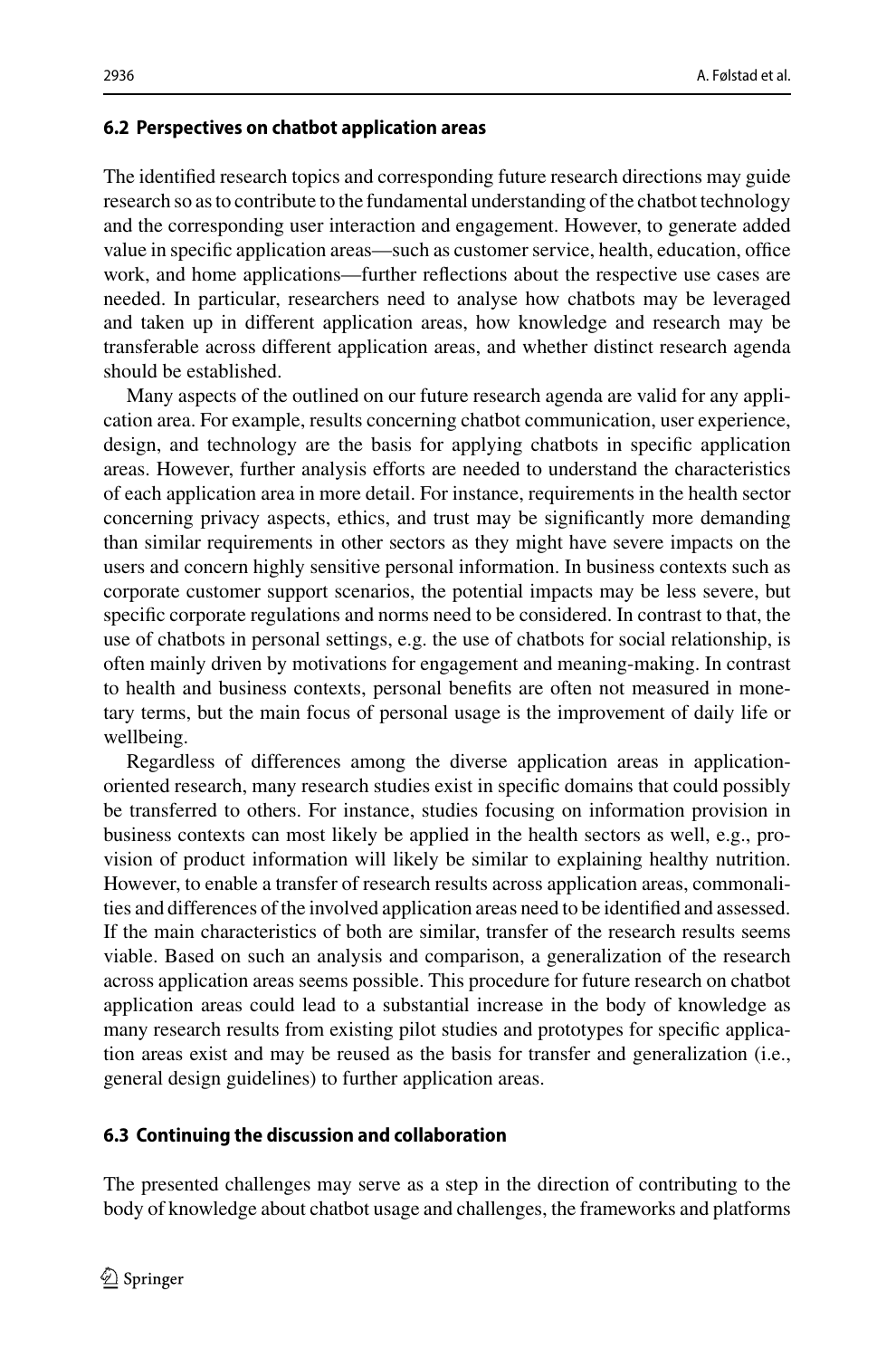underpinning chatbot applications, as well as needed future work on the broader implications of chatbots to work and society.

The proposed future research directions are intended as a response to the current lack of coherence in the emerging field of chatbot research, which may in part be observed by the broad range of journals and conferences in which findings from chatbot research are presented, and also the lack of commonly agreed key constructs, models, and measurement instruments. While this may be expected in an emerging research area, future research will benefit from a greater degree of coherence and cohesiveness in the field.

Nevertheless, there may be topics that have been omitted in the process leading up to our proposition, and relevant state-of-the-art and current research challenges may have been left out. Furthermore, as the field evolves, it is necessary to update the set of topics and research directions regularly. In consequence, continued interdisciplinary discussion and collaboration are needed to validate and refine the proposed set of future research directions.

One limitation deserving particular mention concerns the context of this discussion. The findings are based on discussions at the CONVERSATIONS workshop and mainly involve researchers from European organizations. While we assume the proposed directions hold broad international relevance and interest, it may be fruitful to test this assumption through discussion in the field—a discussion which we hope this paper will spur.

In further discussion and collaboration on chatbot research directions, care should be taken to involve the broadest possible set of interests and perspectives. For example, it will be beneficial to involve both researchers and practitioners, as well as the emerging and established set of research communities with an interest in conversational computer systems, to make sure that different enabling technologies and knowledge resources needed in future development and design of chatbots are represented. While research on conversational systems and user interfaces has been conducted for decades, chatbot research and design are still in its relative infancy. A consolidation of the field is needed, and we hope the proposed research agenda, with its directions for future research, may serve as a step towards such consolidation.

**Funding** Open access funding provided by SINTEF AS. Funding supporting the work conducted by the first author was provided by Norges Forskningsråd (Grant No. 270940).

**Open Access** This article is licensed under a Creative Commons Attribution 4.0 International License, which permits use, sharing, adaptation, distribution and reproduction in any medium or format, as long as you give appropriate credit to the original author(s) and the source, provide a link to the Creative Commons licence, and indicate if changes were made. The images or other third party material in this article are included in the article's Creative Commons licence, unless indicated otherwise in a credit line to the material. If material is not included in the article's Creative Commons licence and your intended use is not permitted by statutory regulation or exceeds the permitted use, you will need to obtain permission directly from the copyright holder. To view a copy of this licence, visit [http://creativecommons.org/licenses/by/4.0/.](http://creativecommons.org/licenses/by/4.0/)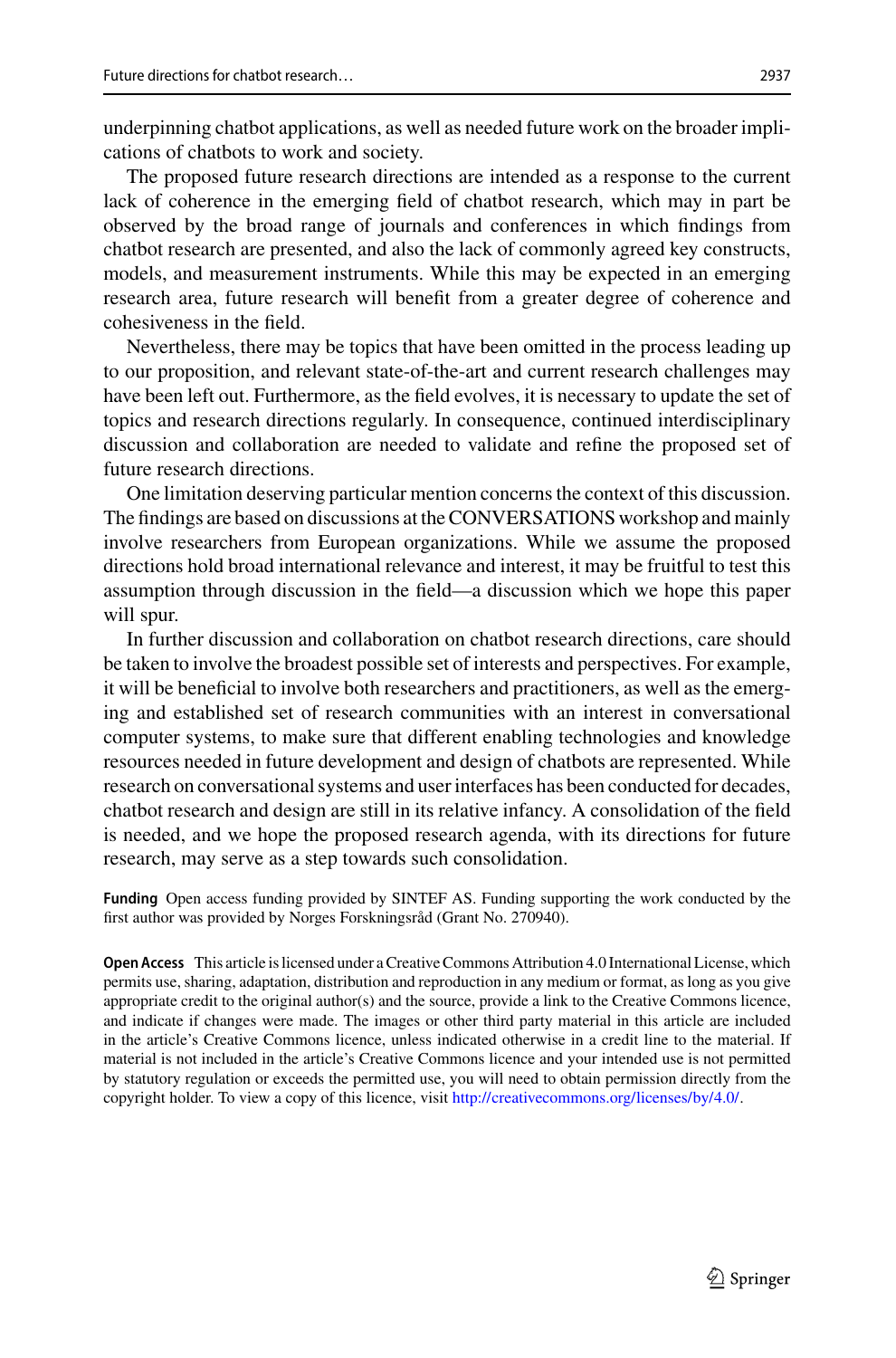# **References**

- <span id="page-24-0"></span>1. Adam M, Wessel M, Benlian A (2020) AI-based chatbots in customer service and their effects on user compliance. Electron Markets. <https://doi.org/10.1007/s12525-020-00414-7>
- <span id="page-24-1"></span>2. Adiwardana D, Luong MT, So DR, Hall J, Fiedel N, Thoppilan R, Le QV (2020) Towards a human-like open-domain chatbot. arXiv preprint. [arXiv:2001.09977](https://arxiv.org/abs/2001.09977)
- <span id="page-24-19"></span>3. Amershi S, Weld D, Vorvoreanu M, Fourney A, Nushi B, Collisson P, Teevan J (2019) Guidelines for human–AI interaction. In: Proceedings of the CHI 2019 (paper no. 3). ACM, New York
- <span id="page-24-13"></span>4. Araujo T (2018) Living up to the chatbot hype: the influence of anthropomorphic design cues and communicative agency framing on conversational agent and company perceptions. Comput Hum Behav 85:183–189
- <span id="page-24-15"></span>5. Araujo T (2020) Conversational agent research toolkit: an alternative for creating and managing chatbots for experimental research. Comput Commun Res 2(1):35–51
- <span id="page-24-7"></span>6. Ashktorab Z, Jain M, Liao QV, Weisz JD (2019) Resilient chatbots: repair strategy preferences for conversational breakdowns. In: Proceedings of CHI 2019 (paper no. 254). ACM, New York
- <span id="page-24-18"></span>7. Baez M, Daniel F, Casati F (2019) Conversational web interaction: proposal of a dialog-based natural language interaction paradigm for the Web. In: Chatbot research and design. Third international workshop, CONVERSATIONS. Springer, Cham, pp 94–11
- <span id="page-24-11"></span>8. Bavaresco R, Silveira D, Reis E, Barbosa J, Righi R, Costa C, Moreira C (2020) Conversational agents in business: a systematic literature review and future research directions. Comput Sci Rev 36:100239. <https://doi.org/10.1016/j.cosrev.2020.100239>
- <span id="page-24-17"></span>9. Bender EM, Gebru T, McMillan-Major A, Mitchell M (2021) On the dangers of stochastic parrots: can language models be too big? In: Proceedings of the 2021 ACM conference on fairness, accountability, and transparency. ACM, New York, pp 610–623
- <span id="page-24-12"></span>10. Bickmore T, Picard RW (2005) Establishing and maintaining long-term human–computer relationships. ACM Trans Comput Hum Interact 12(2):293–327. <https://doi.org/10.1145/1067860.1067867>
- <span id="page-24-20"></span>11. Bittner E, Shoury O (2019) Designing automated facilitation for design thinking: a chatbot for supporting teams in the empathy map method. In: Proceedings of the 52nd Hawaii international conference on system sciences. Scholar Space, Honolulu, pp 227–236
- <span id="page-24-2"></span>12. Bobrow DG, Kaplan RM, Kay M, Norman DA, Thompson H, Winograd T (1977) GUS, a framedriven dialog system. Artif Intell 8(2):155–173
- <span id="page-24-22"></span>13. Bott N, Wexler S, Drury L, Pollak C, Wang V, Scher K, Narducci S (2019) A protocol-driven, bedside digital conversational agent to support nurse teams and mitigate risks of hospitalization in older adults: case control pre-post study. J Med Internet Res 21(10):e13440
- <span id="page-24-9"></span>14. Brandtzaeg PB, Følstad A (2017) Why people use chatbots. In: Proceeedings of the international conference on internet science—INSCI 2017. Springer, Cham, pp 377–392
- <span id="page-24-3"></span>15. Breazeal C (2003) Toward sociable robots. Robot Auton Syst 42(3–4):167–175
- <span id="page-24-16"></span>16. Brown TB, Mann B, Ryder N, Subbiah M, Kaplan J, Dhariwal P, Amodei D (2020) Language models are few-shot learners. arXiv preprint. [arXiv:2005.14165](https://arxiv.org/abs/2005.14165)
- <span id="page-24-10"></span>17. Candello H, Pinhanez C, Pichiliani M, Cavalin P, Figueiredo F, Vasconcelos M, Carmo DH (2019) The effect of audiences on the user experience with conversational interfaces in physical spaces. In: Proceedings of CHI 2019 (paper no. 90). ACM, New York
- <span id="page-24-4"></span>18. Cassell J, Bickmore T, Billinghurst M, Campbell L, Chang K, Vilhjálmsson H, Yan H (1999) Embodiment in conversational interfaces: Rea. In: Proceedings of CHI '99. ACM, New York, pp 520–527
- <span id="page-24-23"></span>19. Catania F, Di Nardo N, Garzotto F, Occhiuto D (2019) Emoty: an emotionally sensitive conversational agent for people with neurodevelopmental disorders. In Proceedings of the 52nd Hawaii international conference on system sciences. Scholar Space, Honolulu, pp 2014–2023
- <span id="page-24-8"></span>20. Chen H, Liu X, Yin D, Tang J (2017) A survey on dialogue systems: recent advances and new frontiers. ACM SIGKDD Explor Newsl 19(2):25–35
- <span id="page-24-24"></span>21. Chung H, Iorga M, Voas J, Lee S (2017) Alexa, can I trust you? Computer 50(9):100–104
- <span id="page-24-14"></span>22. Ciechanowski L, Przegalinska A, Magnuski M, Gloor P (2019) In the shades of the uncanny valley: an experimental study of human–chatbot interaction. Future Gener Comput Syst 92:539–548
- <span id="page-24-5"></span>23. Corkrey R, Parkinson L (2002) Interactive voice response: review of studies 1989–2000. Behav Res Methods Instruments Comput 34(3):342–353
- <span id="page-24-21"></span>24. Cranor LF (2008) A framework for reasoning about the human in the loop. In :UPSec'08: Proceedings of the 1st conference on usability, psychology, and security. USENIX Association, Berkeley
- <span id="page-24-6"></span>25. Dale R (2016) The return of the chatbots. Nat Lang Eng 22(5):811–817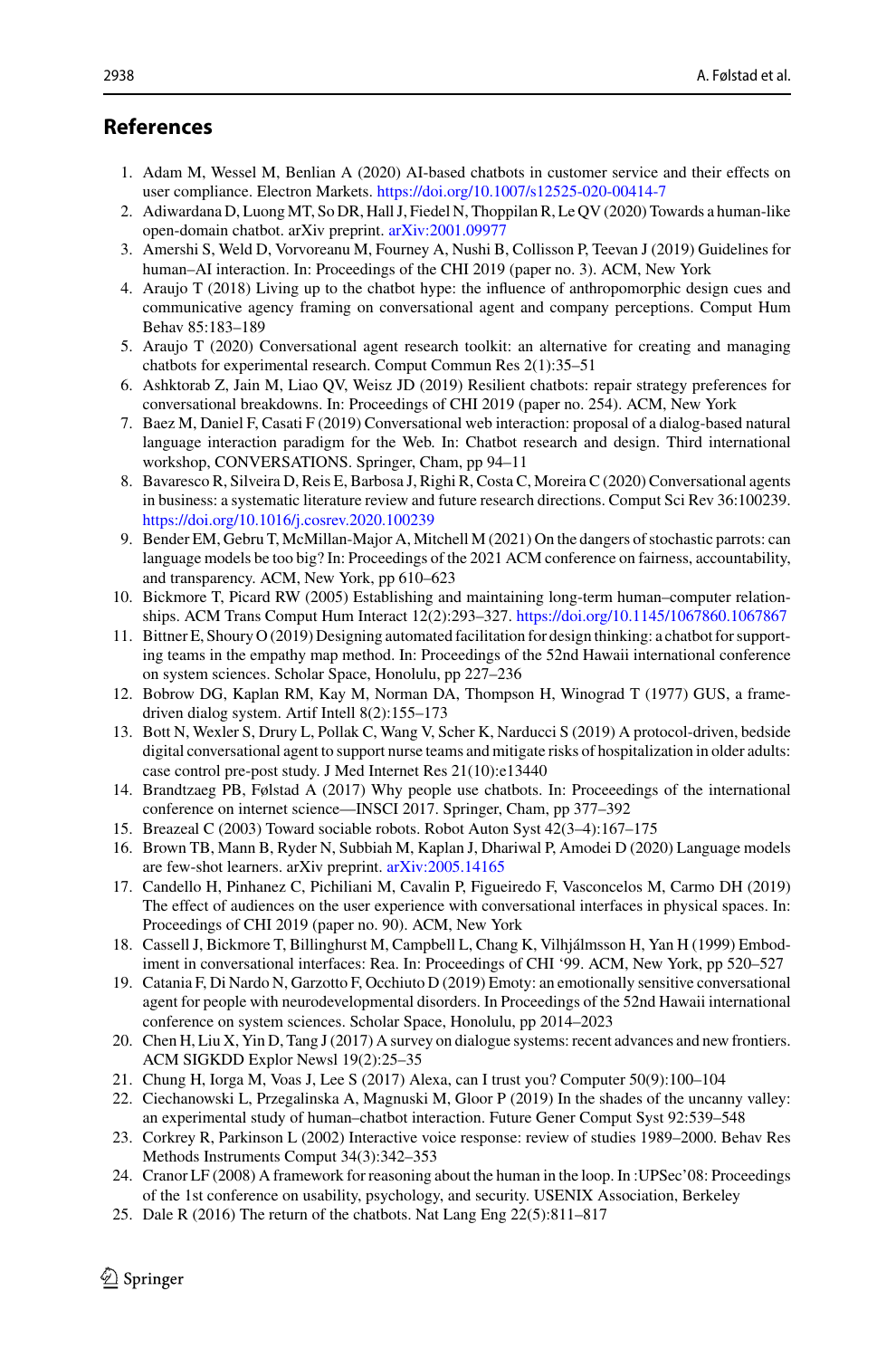- <span id="page-25-3"></span>26. Daniel G, Cabot J, Deruelle L, Derras M (2020) Xatkit: a multimodal low-code chatbot development framework. IEEE Access 8:15332–15346
- <span id="page-25-11"></span>27. DeVault D, Artstein R, Benn G, Dey T, Fast E, Gainer A, Morency LP (2014) SimSensei Kiosk: a virtual human interviewer for healthcare decision support. In Proceedings of the 2014 international conference on autonomous agents and multi-agent systems, pp 1061–1068
- <span id="page-25-12"></span>28. Deriu J, Rodrigo A, Otegi A, Echegoyen G, Rosset S, Agirre E, Cieliebak M (2021) Survey on evaluation methods for dialogue systems. Artif Intell Rev 54:755–810
- <span id="page-25-14"></span>29. Devlin J, Chang MW, Lee K, Toutanova K (2018) Bert: Pre-training of deep bidirectional transformers for language understanding. arXiv preprint, [arXiv:1810.04805](https://arxiv.org/abs/1810.04805)
- <span id="page-25-23"></span>30. [European Commission \(2019\) Ethics guidelines for trustworthy AI. Retrieved from:](https://digital-strategy.ec.europa.eu/en/library/ethics-guidelines-trustworthy-ai) https://digitalstrategy.ec.europa.eu/en/library/ethics-guidelines-trustworthy-ai
- <span id="page-25-18"></span>31. Farooq U, Grudin J (2016) Human–computer integration. Interactions 23(6):26–32
- <span id="page-25-8"></span>32. Feine J, Gnewuch U, Morana S, Maedche A (2019a) A taxonomy of social cues for conversational agents. Int J Hum Comput Stud 132:138–161
- <span id="page-25-20"></span>33. Feine J, Gnewuch U, Morana S, Maedche A (2019b) Gender bias in chatbot design. In: Chatbot research and design. Third international workshop CONVERSATIONS 2019. Springer, Cham, pp 79–93
- <span id="page-25-25"></span>34. Ferrara E (2020) What types of COVID-19 conspiracies are populated by Twitter bots? First Monday. <https://doi.org/10.5210/fm.v25i6.10633>
- <span id="page-25-5"></span>35. Fitzpatrick KK, Darcy A, Vierhile M (2017) Delivering cognitive behavior therapy to young adults with symptoms of depression and anxiety using a fully automated conversational agent (Woebot): a randomized controlled trial. JMIR Mental Health 4(2):e19
- <span id="page-25-13"></span>36. Floridi L, Chiriatti M (2020) GPT-3: Its nature, scope, limits, and consequences. Mind Mach 30(4):681–694
- <span id="page-25-7"></span>37. Frey CB, Osborne MA (2017) The future of employment: How susceptible are jobs to computerisation? Technol Forecast Soc Chang 114:254–280
- <span id="page-25-0"></span>38. Følstad A, Brandtzæg PB (2017) Chatbots and the new world of HCI. Interactions 24(4):38–42
- <span id="page-25-1"></span>39. Følstad A, Brandtzaeg PB (2020) Users' experiences with chatbots: findings from a questionnaire study. Quality User Exp. <https://doi.org/10.1007/s41233-020-00033-2>
- <span id="page-25-22"></span>40. Følstad A, Brandtzaeg PB, Feltwell T, Law ELC, Tscheligi M, Luger E (2018) Chatbots for social good. In: Extended abstracts of the 2018 CHI conference on human factors in computing systems (paper no. SIG06). ACM, New York
- <span id="page-25-6"></span>41. Følstad A, Araujo T, Papadopoulos S, Law EL-C, Luger E, Goodwin M, Brandtzaeg PB (eds) (2020) Chatbot research and design 4th international workshop, CONVERSATIONS 2020. Springer, Cham
- <span id="page-25-4"></span>42. Go E, Sundar SS (2019) Humanizing chatbots: the effects of visual, identity and conversational cues on humanness perceptions. Comput Hum Behav 97:304–316
- <span id="page-25-16"></span>43. Goel AK, Polepeddi L (2016) Jill Watson: A virtual teaching assistant for online education. Georgia Institute of Technology. Retrieved from <https://smartech.gatech.edu/handle/1853/59104>
- <span id="page-25-26"></span>44. Gorwa R, Guilbeault D (2020) Unpacking the social media bot: a typology to guide research and policy. Policy Internet 12(2):225–248
- <span id="page-25-17"></span>45. Grudin J, Jacques R (2019) Chatbots, humbots, and the quest for artificial general intelligence. In: Proceedings of CHI 2019 (paper no. 209). ACM, New York
- <span id="page-25-24"></span>46. Guzman AL, Lewis SC (2019) Artificial intelligence and communication: a human–machine communication research agenda. New Media Soc 22(1):70–86
- <span id="page-25-19"></span>47. Hagendorff T (2020) The ethics of AI ethics: An evaluation of guidelines. Mind Mach 30(1):99–120
- <span id="page-25-9"></span>48. Hall E (2018) Conversational Design. A Book Apart, New York
- <span id="page-25-15"></span>49. Hao K (2020) We read the paper that forced Timnit Gebru out of Google. Here's what it says. MIT Technology Review. Retrieved from [https://www.technologyreview.com/2020/12/04/1013294/](https://www.technologyreview.com/2020/12/04/1013294/google-ai-ethics-research-paper-forced-out-timnit-gebru/) google-ai-ethics-research-paper-forced-out-timnit-gebru/
- <span id="page-25-2"></span>50. Harms JG, Kucherbaev P, Bozzon A, Houben GJ (2018) Approaches for dialog management in conversational agents. IEEE Internet Comput 23(2):13–22
- <span id="page-25-21"></span>51. [Harwell D \(2018\) The accent gap. The Washington Post. Retrieved from](https://www.washingtonpost.com/graphics/2018/business/alexa-does-not-understand-your-accent/) https://www.washingtonpost. com/graphics/2018/business/alexa-does-not-understand-your-accent/
- <span id="page-25-10"></span>52. Ho A, Hancock J, Miner AS (2018) Psychological, relational, and emotional effects of self-disclosure after conversations with a chatbot. J Commun 68(4):712–733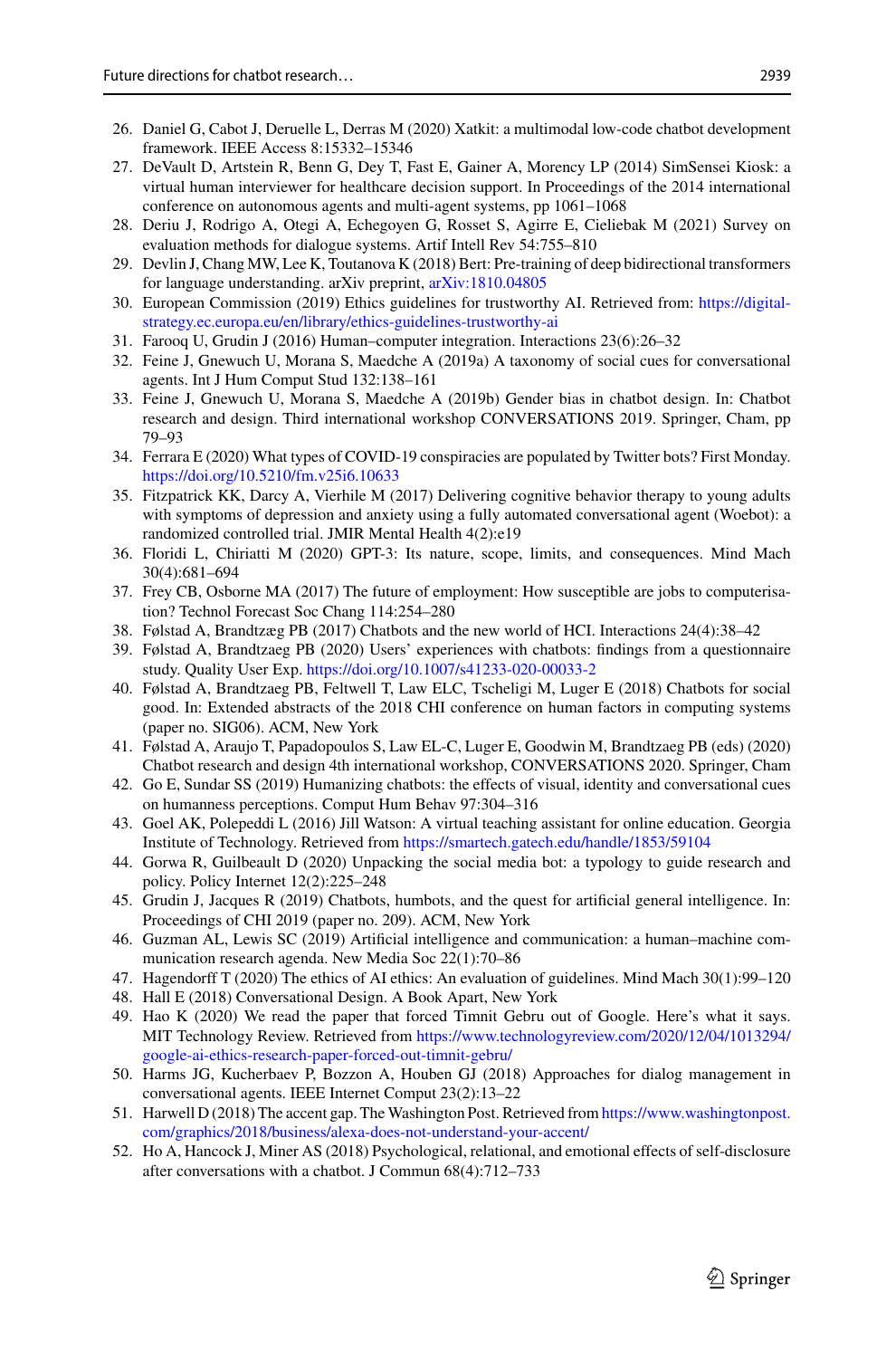- <span id="page-26-0"></span>53. Hobert S, Berens F (2019) Small talk conversations and the long-term use of chatbots in educational settings–experiences from a field study. In: Chatbot research and design. Third international workshop CONVERSATIONS 2019. Springer, Cham, pp 260–272
- <span id="page-26-6"></span>54. Hobert S, Meyer von Wolff, R (2019) Say hello to your new automated tutor—a structured literature review on pedagogical conversational agents. In: Proceedings of the 14th international conference on Wirtschaftsinformatik. Association for Information Systems, pp.301–313
- <span id="page-26-19"></span>55. Hoffman G, Breazeal C (2004) Collaboration in human–robot teams. In: AIAA 1st intelligent systems technical conference. <https://doi.org/10.2514/6.2004-6434>
- <span id="page-26-18"></span>56. Hsieh T, Chaudhury B, Cross ES (2020) Human–robot cooperation in prisoner dilemma games: people behave more reciprocally than prosocially toward robots. In: Companion of the 2020 ACM/IEEE international conference on human–robot interaction. ACM, New York, pp 257–259
- <span id="page-26-2"></span>57. Jain M, Kumar P, Kota R, Patel SN (2018) Evaluating and informing the design of chatbots. In: Proceedings of the 2018 designing interactive systems conference. ACM, New York, pp 895–906
- <span id="page-26-22"></span>58. McTear MF (2002) Spoken dialogue technology: enabling the conversational user interface. ACM Comput Surv (CSUR) 34(1):90–169
- <span id="page-26-4"></span>59. Jokinen K, McTear M (2009) Spoken dialogue systems. Synthesis lectures on human language technologies. Morgan & Claypool Publishers, Williston
- <span id="page-26-17"></span>60. Jovanovic M, Baez M, Casati F (2020) Chatbots as conversational healthcare services. IEEE Internet Comput. <https://doi.org/10.1109/MIC.2020.3037151>
- <span id="page-26-7"></span>61. Jurafsky D, Martin JH (2020) Dialogue systems and chatbots. In: Speech and language processing. Draft of December 30, 2020. <https://web.stanford.edu/~jurafsky/slp3/24.pdf>
- <span id="page-26-9"></span>62. Kim S, Lee J, Gweon G (2019) Comparing data from chatbot and web surveys: effects of platform and conversational style on survey response quality. In: Proceedings of CHI 2019 (paper no. 86). ACM, New York
- <span id="page-26-3"></span>63. Kocaballi AB, Laranjo L, Coiera E (2019) Understanding and measuring user experience in conversational interfaces. Interact Comput 31(2):192–207
- <span id="page-26-11"></span>64. Kopp S, Gesellensetter L, Krämer NC, Wachsmuth I (2005) A conversational agent as museum guide–design and evaluation of a real-world application. In: International workshop on intelligent virtual agents. Springer, Heidelberg, pp 329–343
- <span id="page-26-23"></span>65. Kretzschmar K, Tyroll H, Pavarini G, Manzini A, Singh I (2019) Can your phone be your therapist? Young people's ethical perspectives on the use of fully automated conversational agents (chatbots) in mental health support. Biomed Inform Insights. <https://doi.org/10.1177/1178222619829083>
- <span id="page-26-8"></span>66. Kvale K, Sell OA, Hodnebrog S, Følstad A (2019) Improving conversations: lessons learnt from manual analysis of chatbot dialogues. In: Chatbot research and design. Third international workshop CONVERSATIONS 2019. Springer, Cham, pp 187–200
- <span id="page-26-16"></span>67. Laban G, George J, Morrison V, Cross ES (2021) Tell me more! Assessing interactions with social robots from speech. Paladyn J Behav Robot 12(1):136–159
- <span id="page-26-20"></span>68. Laban G, Araujo T (2019) Working together with conversational agents: the relationship of perceived cooperation with service performance evaluations. In: Chatbot research and design. Third international workshop CONVERSATIONS 2019. Springer, Cham, pp 215–228
- <span id="page-26-15"></span>69. Laban G, Araujo T (2020) The effect of personalization techniques in users' perceptions of conversational recommender system. In: IVA '20: Proceedings of the 20th ACM international conference on intelligent virtual agents (paper no. 34). ACM, New York
- <span id="page-26-21"></span>70. Latour B (2005) Reassembling the Social - An introduction to actor-network-theory. Oxford University Press, Oxford, UK
- <span id="page-26-14"></span>71. Lee S, Choi J (2017) Enhancing user experience with conversational agent for movie recommendation: effects of self-disclosure and reciprocity. Int J Hum Comput Stud 103:95–105
- <span id="page-26-5"></span>72. Lester J, Branting K, Mott B (2004) Conversational agents. In: Singh MP (ed) The Practical Handbook of Internet Computing. Chapman & Hall/CRC, Boca Raton
- <span id="page-26-10"></span>73. Liao QV, Geyer W, Muller M, Khazaen Y (2020) Conversational interfaces for information search. Understanding and improving information search. Springer, Cham, pp 267–287
- <span id="page-26-1"></span>74. Liao QV, Mas-ud Hussain M, Chandar P, Davis M, Khazaeni Y, Crasso MP, Geyer W (2018) All work and no play? In Proceedings of CHI 2018 (paper no. 3). ACM,New York
- <span id="page-26-13"></span>75. Luger E, Sellen A (2016) "Like having a really bad PA"—the gulf between user expectation and experience of conversational agents. In: Proceedings of CHI 2016. ACM, New York, pp 5286–5297
- <span id="page-26-12"></span>76. McAfee A, Brynjolfsson E (2017) Machine, platform, crowd: harnessing our digital future. W.W. Norton & Company, New York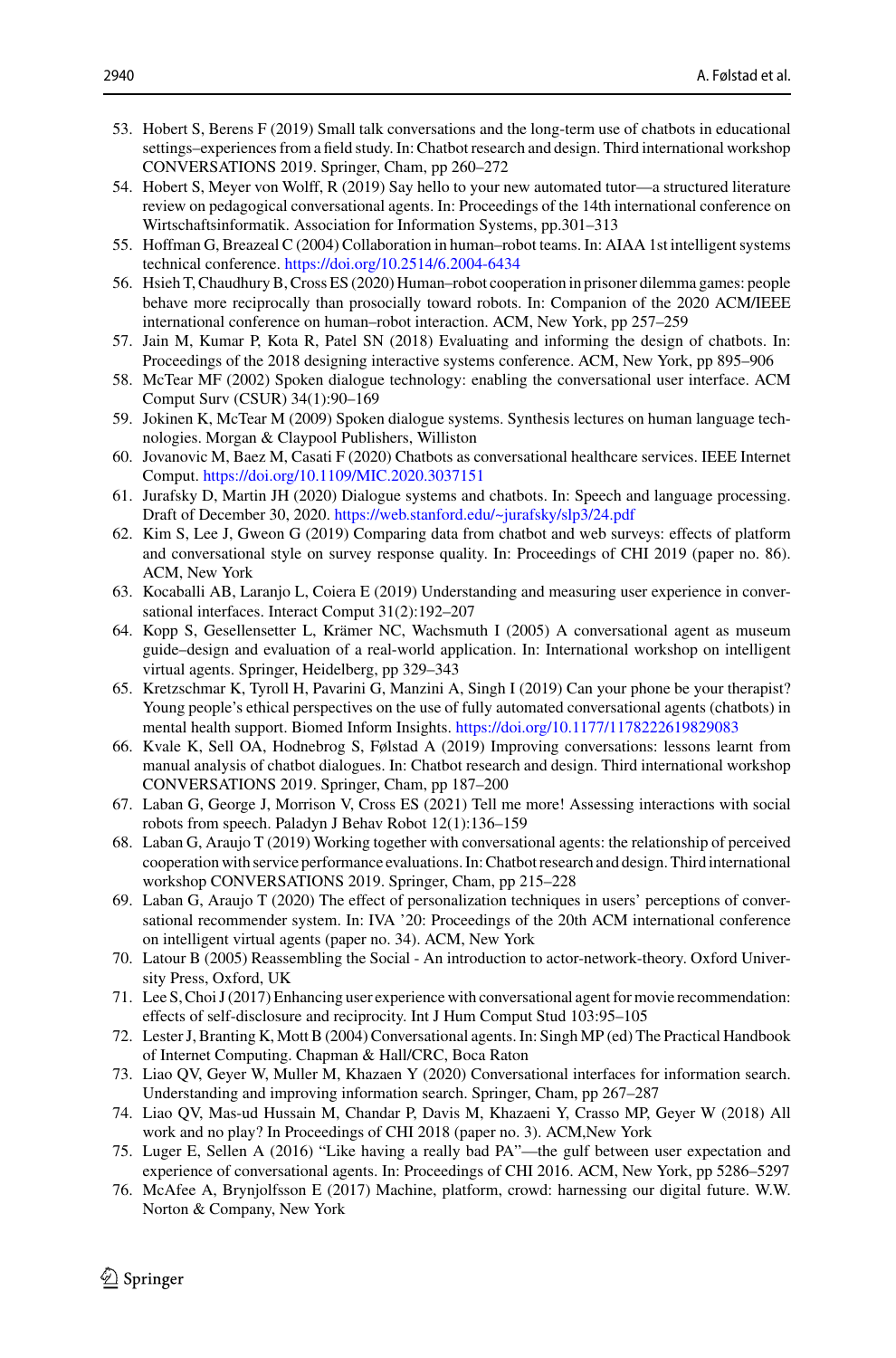- <span id="page-27-0"></span>77. McTear M (2021) Conversational AI: Dialogue Systems, Conversational Agents, and Chatbots. Morgan & Claypool, Williston
- <span id="page-27-1"></span>78. Meyer von Wolff R, Hobert S, Masuch K, Schumann M (2020) Chatbots at digital workplaces - A grounded-theory approach for surveying application areas and objectives. Pac Asia J Assoc Inf Syst 12(2):64–102
- <span id="page-27-7"></span>79. Moore RJ, Arar R (2019) Conversational UX design: a practitioner's guide to the natural conversation framework. Morgan & Claypool, Williston
- <span id="page-27-15"></span>80. Nordheim CB, Følstad A, Bjørkli CA (2019) An initial model of trust in chatbots for customer service—findings from a questionnaire study. Interact Comput 31(3):317–335
- <span id="page-27-20"></span>81. Ntoutsi E, Fafalios P, Gadiraju U, Iosifidis V, Nejdl W, Vidal ME, Ruggieri S, Turini F, Papadopoulos S, Krasanakis E, Kompatsiaris I (2020) Bias in data-driven artificial intelligence systems—an introductory survey. Wiley Interdiscipl Rev Data Min Knowl Discov 10(3):e1356
- <span id="page-27-14"></span>82. Oh CS, Bailenson JN, Welch GF (2018) A systematic review of social presence: definition, antecedents, and implications. Front Robot AI 5:114
- <span id="page-27-17"></span>83. Paikens P, Znotiņš A, Bārzdiņš G (2020) Human-in-the-loop conversation agent for customer service. In: Proceedings of the 25th international conference on applications of natural language to information systems, NLDB 2020. Springer, Cham, pp 277–284
- <span id="page-27-11"></span>84. Pérez JQ, Daradoumis T, Puig JMM (2020) Rediscovering the use of chatbots in education: a systematic literature review. Comput Appl Eng Educ 28(6):1549–1565
- <span id="page-27-18"></span>85. Perski O, Crane D, Beard E, Brown J (2019) Does the addition of a supportive chatbot promote user engagement with a smoking cessation app? An experimental study. Digital Health 5:2055207619880676
- <span id="page-27-2"></span>86. Piccolo LS, Mensio M, Alani H (2018) Chasing the chatbots. In Internet Science. INSCI 2018 international workshops. Springer, Cham, pp 157–169
- <span id="page-27-10"></span>87. Porcheron M, Fischer JE, Reeves S, Sharples S (2018) Voice interfaces in everyday life. In: Proceedings of CHI 2018 (paper no. 640). ACM,New York
- <span id="page-27-9"></span>88. Press G (2019) AI Stats News: 62 % of US Consumers like using chatbots to interact with businesses. Forbes. Retrieved from https://www.forbes.com/sites/gilpress/2019/10/25/ai-stats-news-us[consumers-interest-in-using-chatbots-to-interact-with-businesses-rise-to-62/](https://www.forbes.com/sites/gilpress/2019/10/25/ai-stats-news-us-consumers-interest-in-using-chatbots-to-interact-with-businesses-rise-to-62/)
- <span id="page-27-19"></span>89. Rodríguez-Gil L, García-Zubia J, Orduña P, Villar-Martinez A, López-De-Ipiña D (2019) New approach for conversational agent definition by non-programmers: a visual domain-specific language. IEEE Access 7:5262–5276
- <span id="page-27-6"></span>90. Roller S, Dinan E, Goyal N, Ju D, Williamson M, Liu Y, Boureau YL (2020) Recipes for building an open-domain chatbot. arXiv preprint. [arXiv:2004.13637](https://arxiv.org/abs/2004.13637)
- <span id="page-27-21"></span>91. Ruane E, Birhane A, Ventresque A (2019) Conversational AI: social and ethical considerations. In: Proceedings for the 27th AIAI Irish conference on artificial intelligence and cognitive science—AICS 2019, pp 104–115. CEUR Workshop Proceedings, Vol-2563. <http://ceur-ws.org/Vol-2563/>
- <span id="page-27-12"></span>92. Rubin VL, Chen Y, Thorimbert LM (2010) Artificially intelligent conversational agents in libraries. Library Hi Tech 28(4):496–522
- <span id="page-27-8"></span>93. Salem M, Kopp S, Wachsmuth I, Rohlfing K, Joublin F (2012) Generation and evaluation of communicative robot gesture. Int J Social Robot 4(2):201–217
- <span id="page-27-22"></span>94. Schaake M (2021). The European commission's artificial intelligence act. Policy Brief, Stanford HAI. Retrieved from [https://hai.stanford.edu/sites/default/files/2021-06/HAI\\_Issue-Brief\\_The-European-](https://hai.stanford.edu/sites/default/files/2021-06/HAI_Issue-Brief_The-European-Commissions-Artificial-Intelligence-Act.pdf)Commissions-Artificial-Intelligence-Act.pdf
- <span id="page-27-13"></span>95. Schuller BW (2018) Speech emotion recognition: two decades in a nutshell, benchmarks, and ongoing trends. Commun ACM 61(5):90–99
- <span id="page-27-3"></span>96. Seering J, Luria M, Ye C, Kaufman G, Hammer J (2020) It takes a village: integrating an adaptive chatbot into an online gaming community. In: Proceedings of CHI 2020 (paper no. 579). ACM,New York
- <span id="page-27-5"></span>97. Shevat A (2017) Designing bots: creating conversational experiences. O'Reilly Media, Boston
- <span id="page-27-4"></span>98. Shum HY, He XD, Li D (2018) From Eliza to XiaoIce: challenges and opportunities with social chatbots. Front Inf Technol Electron Eng 19(1):10–26
- <span id="page-27-16"></span>99. Strubell E, Ganesh A, McCallum A (2019) Energy and policy considerations for deep learning in NLP. arXiv preprint, [arXiv:1906.02243](https://arxiv.org/abs/1906.02243)
- <span id="page-27-23"></span>100. Sundar SS (2020) Rise of machine agency: a framework for studying the psychology of Human–AI Interaction (HAII). J Comput Mediat Commun 25(1):74–88